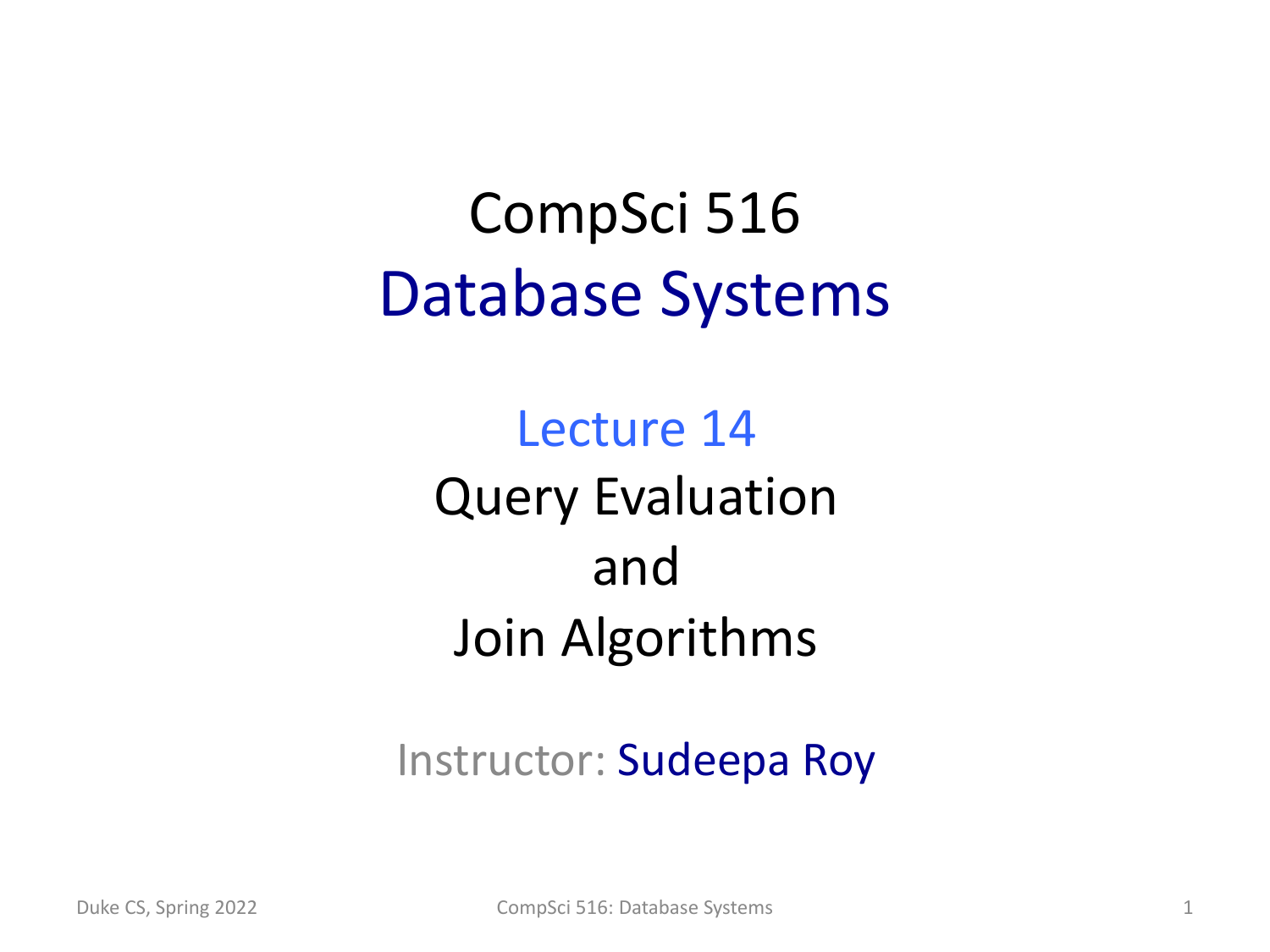# Announcements (Tues, 3/15)

- Project midterm report due today noon
- HW3 to be released soon (in pairs)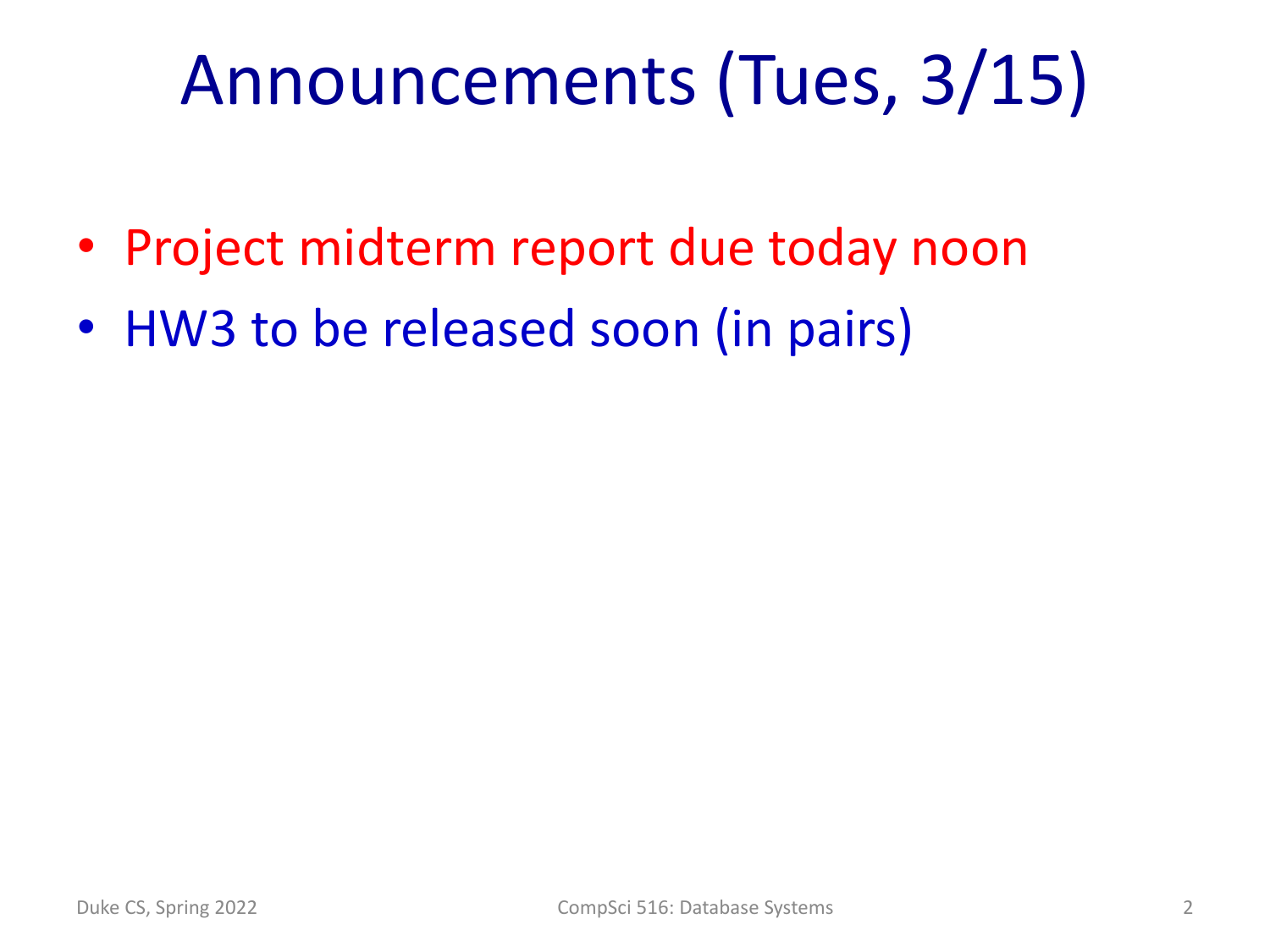# Overview of Query Evaluation

- How queries are evaluated in a DBMS
	- How DBMS describes data (tables and indexes)
- Relational Algebra Tree/Plan = Logical Query Plan
- Now Algorithms will be attached to each operator = Physical Query Plan
- Plan = Tree of RA ops, with choice of algorithm for each op.
	- Each operator typically implemented using a "pull" interface
	- when an operator is "pulled" for the next output tuples, it "pulls" on its inputs and computes them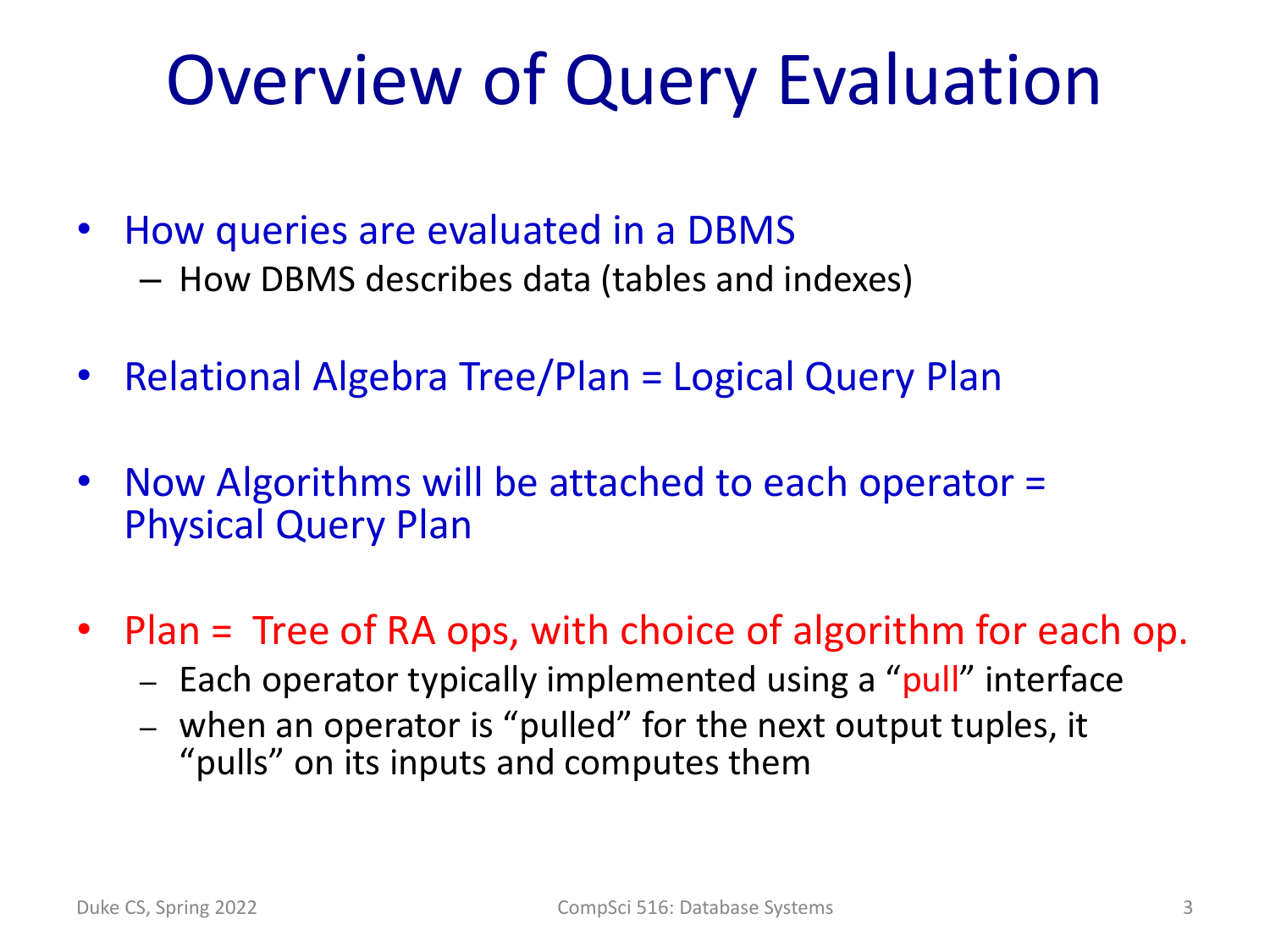# Overview of Query Evaluation

• Two main issues in query optimization:

- 1. For a given query, what plans are considered?
	- Algorithm to search plan space for cheapest (estimated) plan
- 2. How is the cost of a plan estimated?

- Ideally: Want to find best plan
- Practically: Avoid worst plans!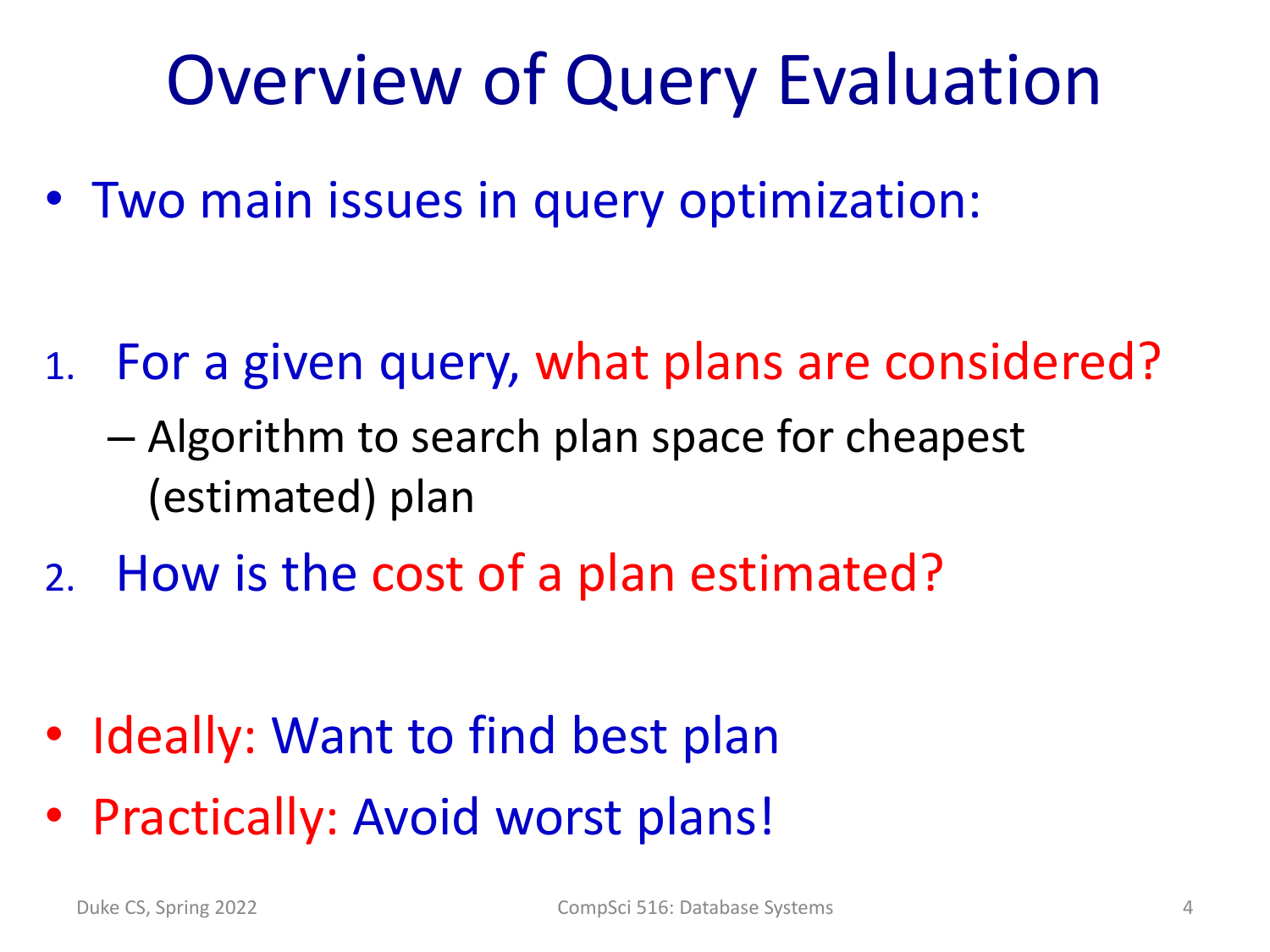# Some Common Techniques

- Algorithms for evaluating relational operators use some simple ideas extensively:
- Indexing:
	- Can use WHERE conditions to retrieve small set of tuples (selections, joins)
- Iteration:
	- Examine all tuples in an input tuple
	- Sometimes, faster to scan all tuples even if there is an index
- Partitioning:
	- By using sorting or hashing, we can partition the input tuples and replace an expensive operation by similar operations on smaller inputs

#### *Watch for these techniques as we discuss query evaluation!*

Duke CS, Spring 2022 CompSci 516: Database Systems 5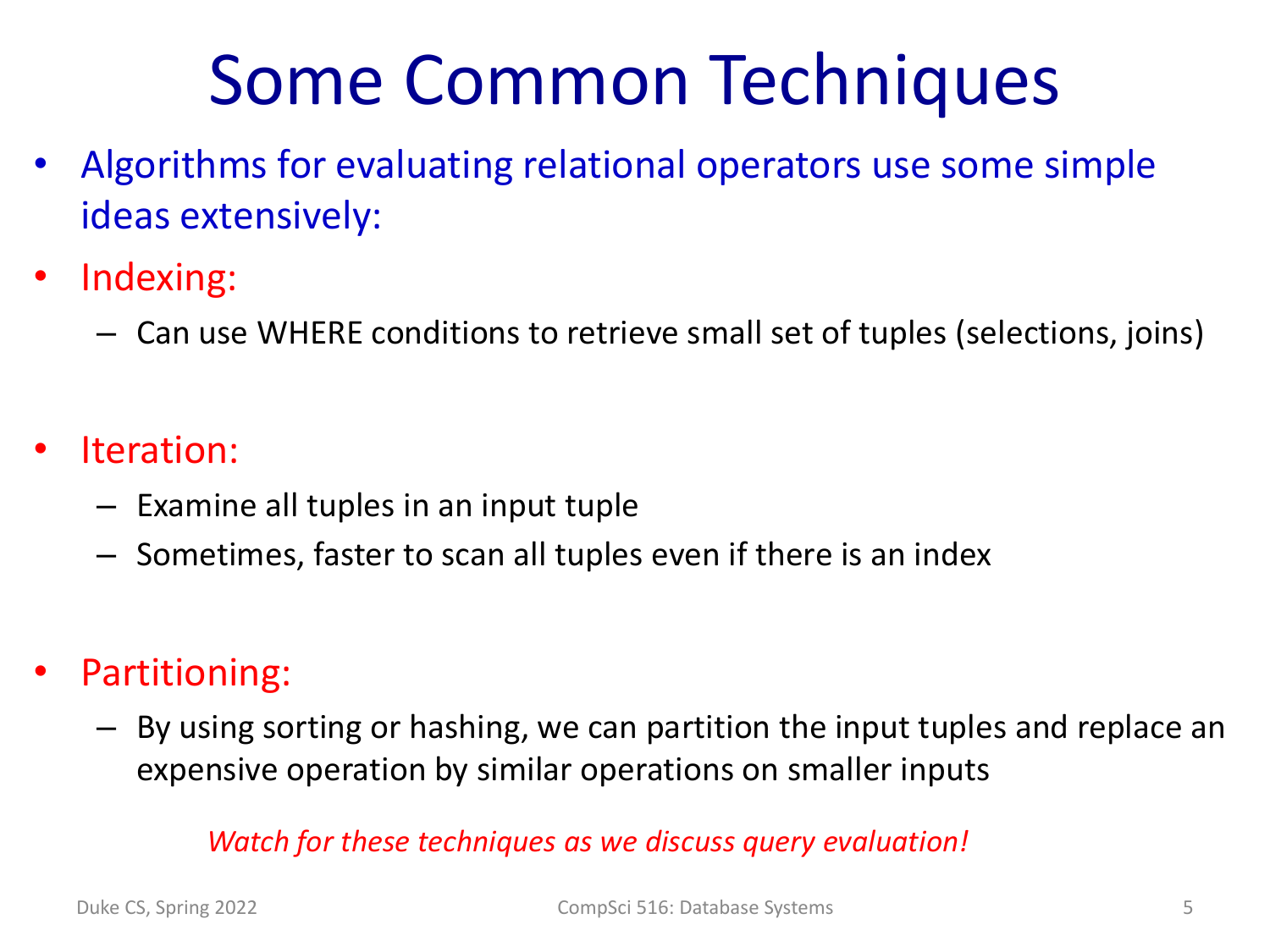# Relational Operations

- We will consider how to implement:
	- $-$  Join ( $\bowtie$ ) Allows us to combine two relations (in detail)
- Also
	- Selection (σ) Selects a subset of rows from relation.
	- Projection (π) Deletes unwanted columns from relation.
	- Set-difference (-) Tuples in reln. 1, but not in reln. 2.
	- Union (∪) Tuples in reln. 1 and in reln. 2.
	- Aggregation (SUM, MIN, etc.) and GROUP BY
- Since each op returns a relation, ops can be composed
- After we cover each operation, we will discuss how to optimize queries formed by composing them (query optimization)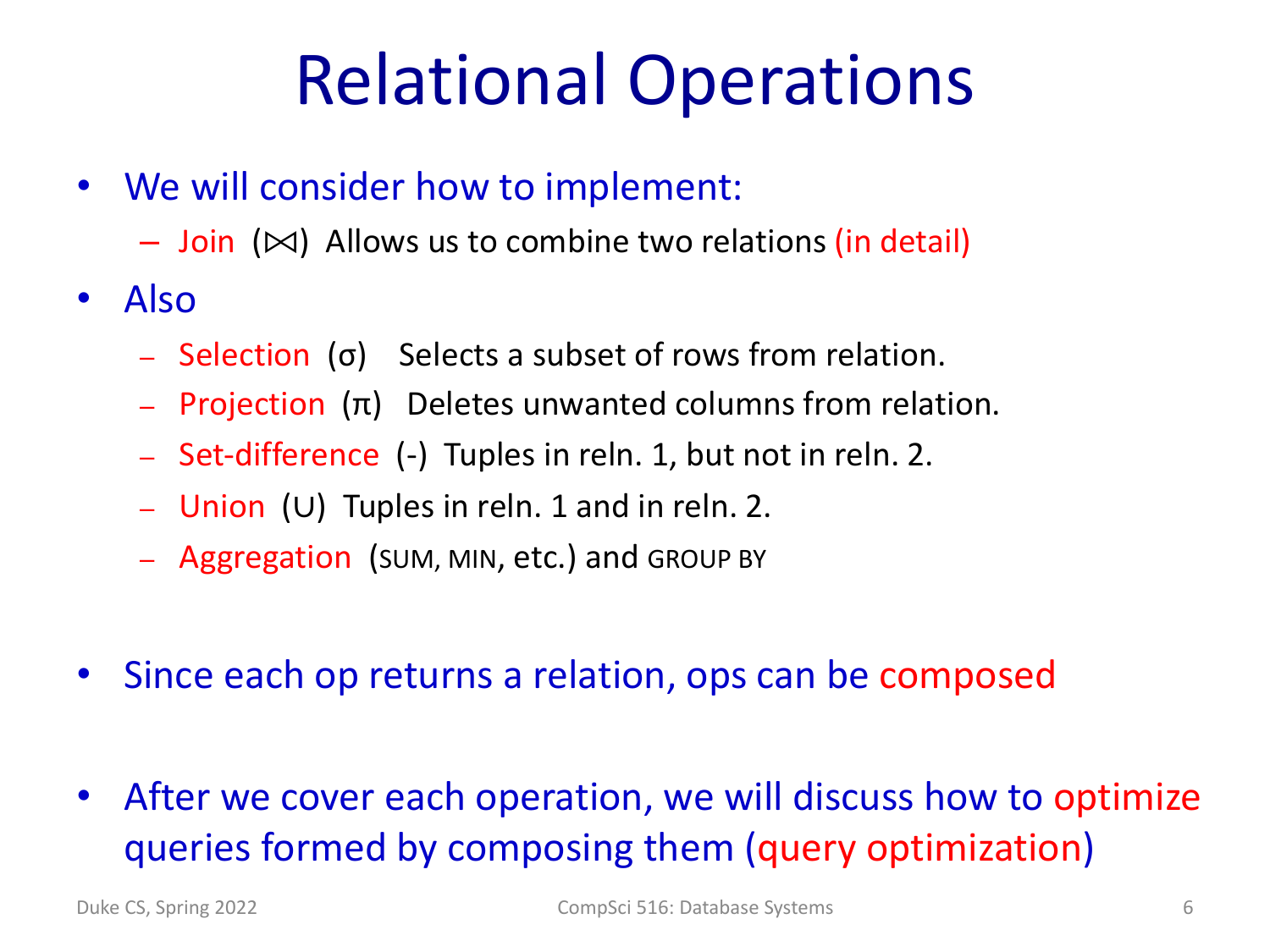# Assumption: ignore final write

- i.e. assume that your final results can be left in memory
	- and does not be written back to disk
	- unless mentioned otherwise
- Why such an assumption?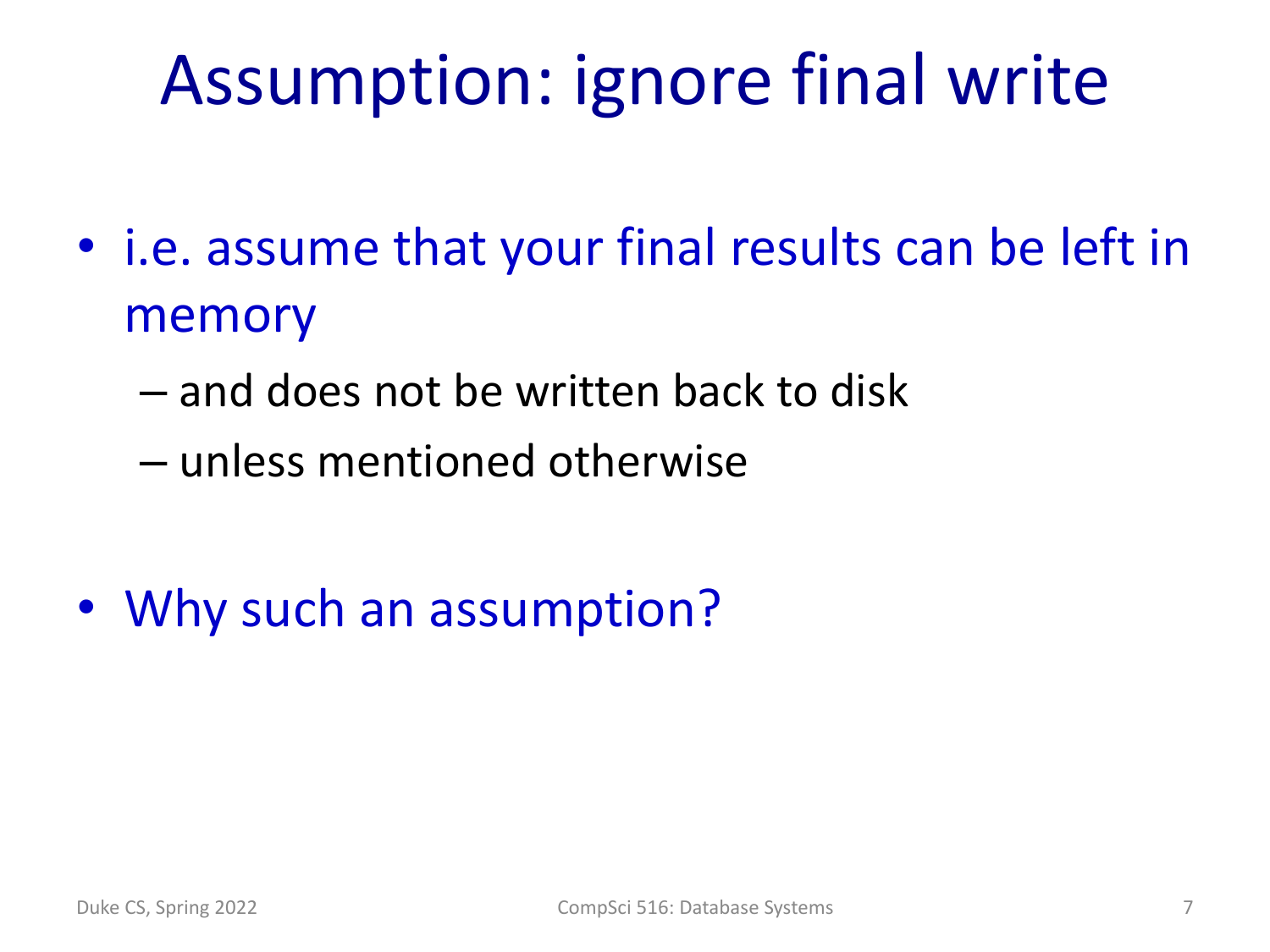# Algorithms for Joins

DO NOT MEMORIZE "FORMULAS"! Settings may change, they won't hold then Understand how we are deriving them!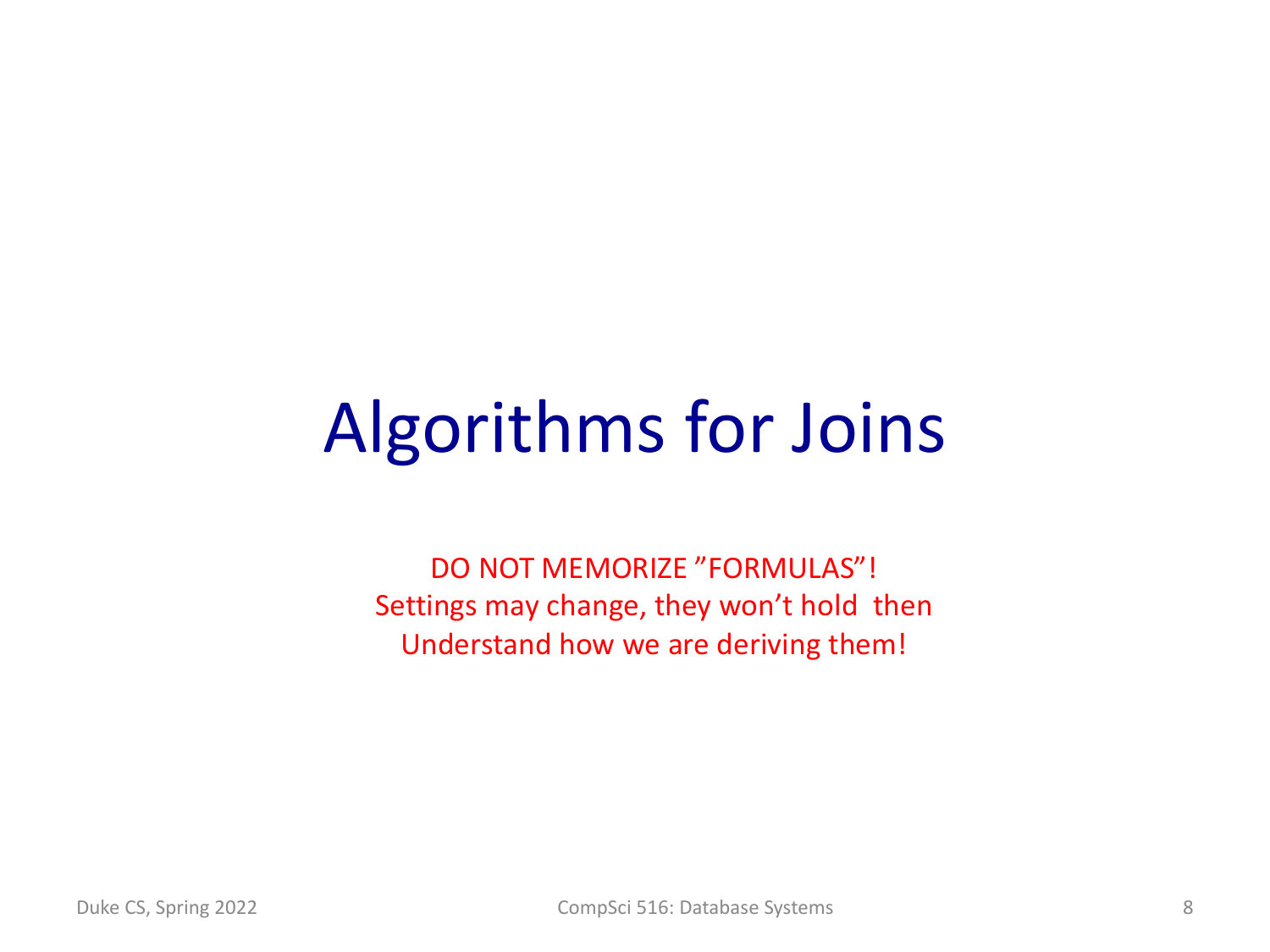#### Equality Joins With One Join Column

SELECT \* FROM Reserves R, Sailors S WHERE R.sid=S.sid

- In algebra:  $R\bowtie S$ 
	- Common! Must be carefully optimized
	- R X S is large; so, R X S followed by a selection is inefficient
- Cost metric: # of I/Os
	- Remember, we will ignore output costs (always)
		- = the cost to write the final result tuples back to the disk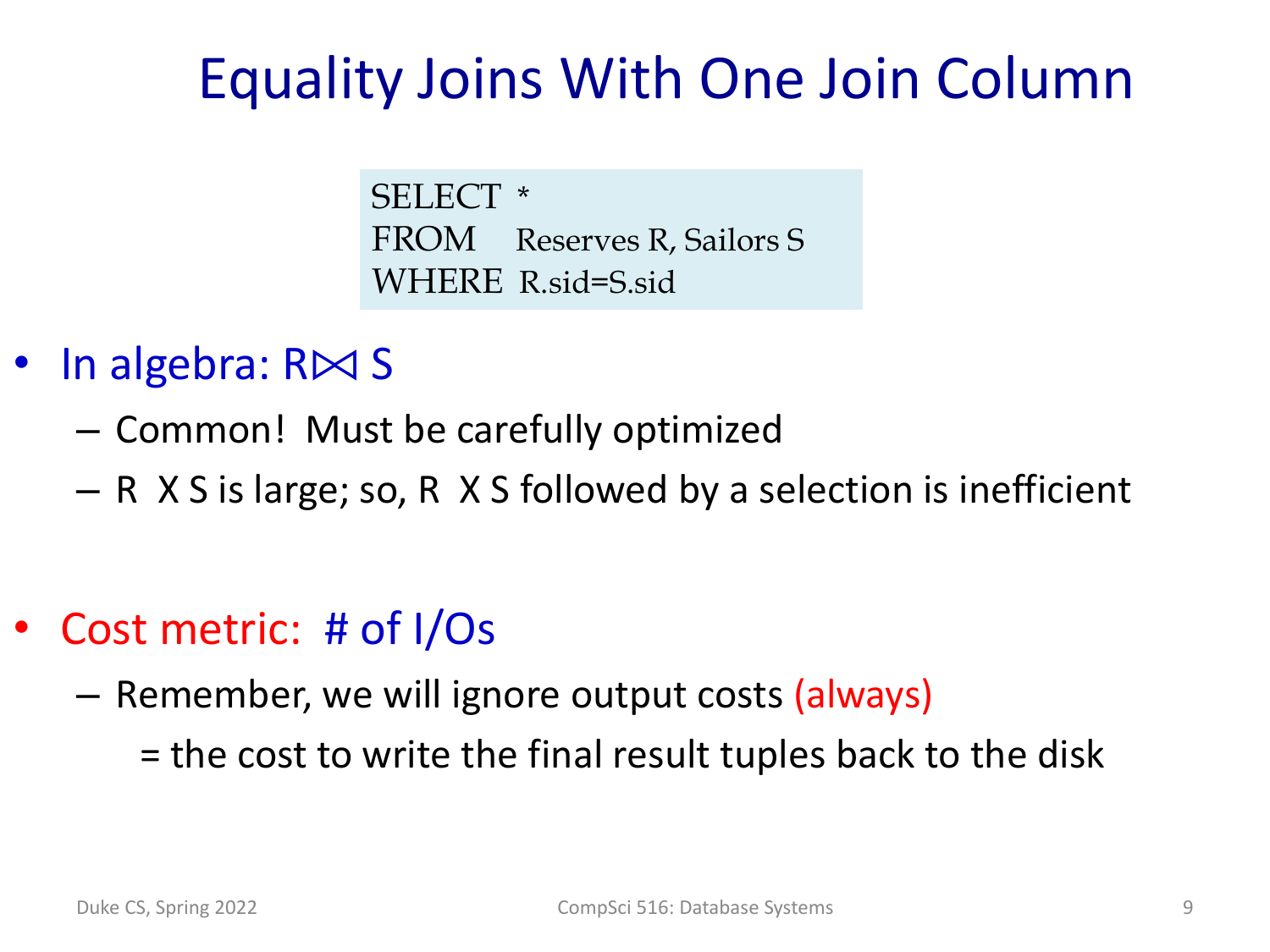# Common Join Algorithms

#### 1. Nested Loops Joins (NLJ)

- Simple nested loop join
- Block nested loop join
- index nested loop join
- 2. Sort Merge Join Very similar to external sort

#### 3. Hash Join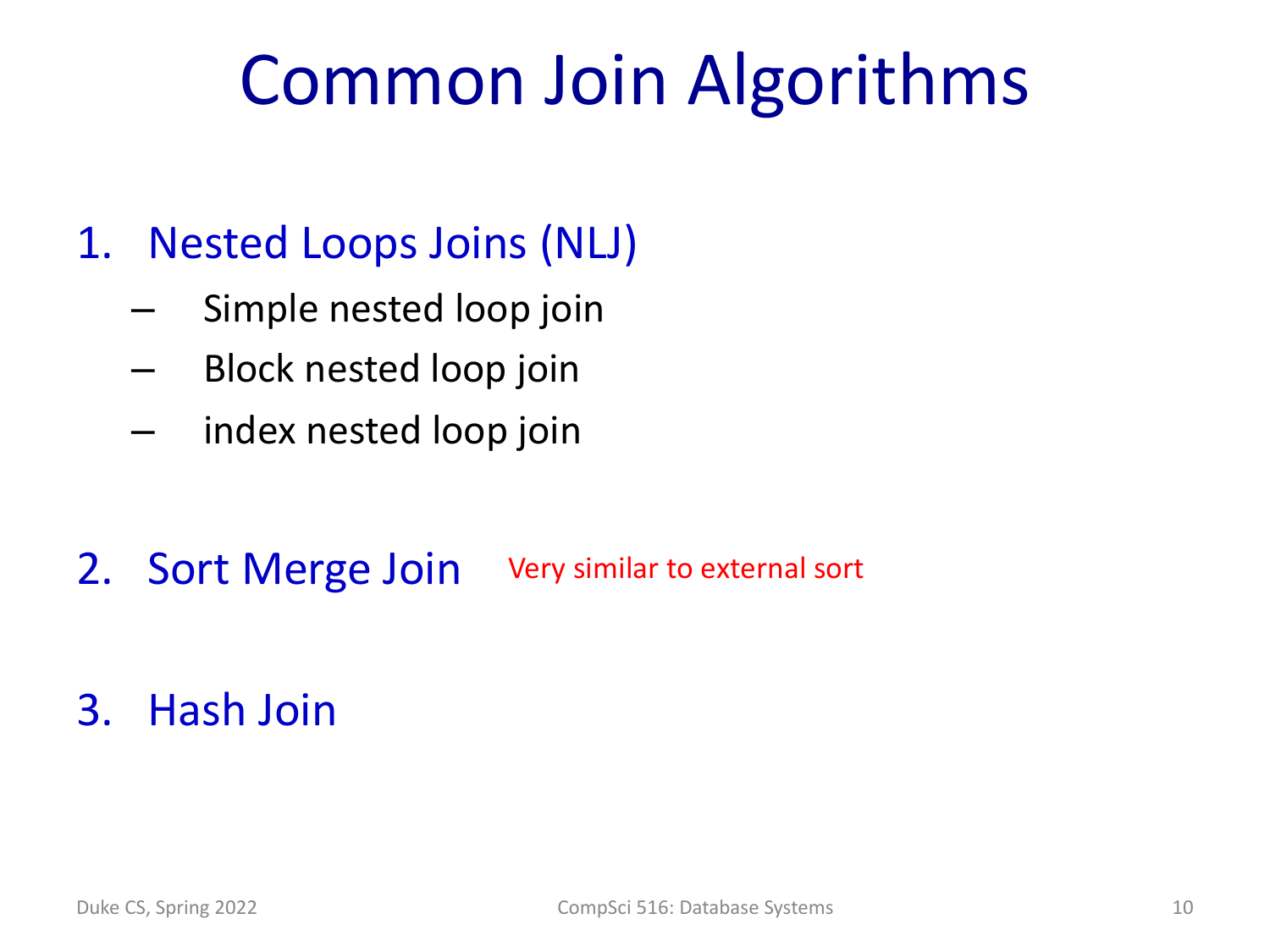# Algorithms for Joins

#### 1. NESTED LOOP JOINS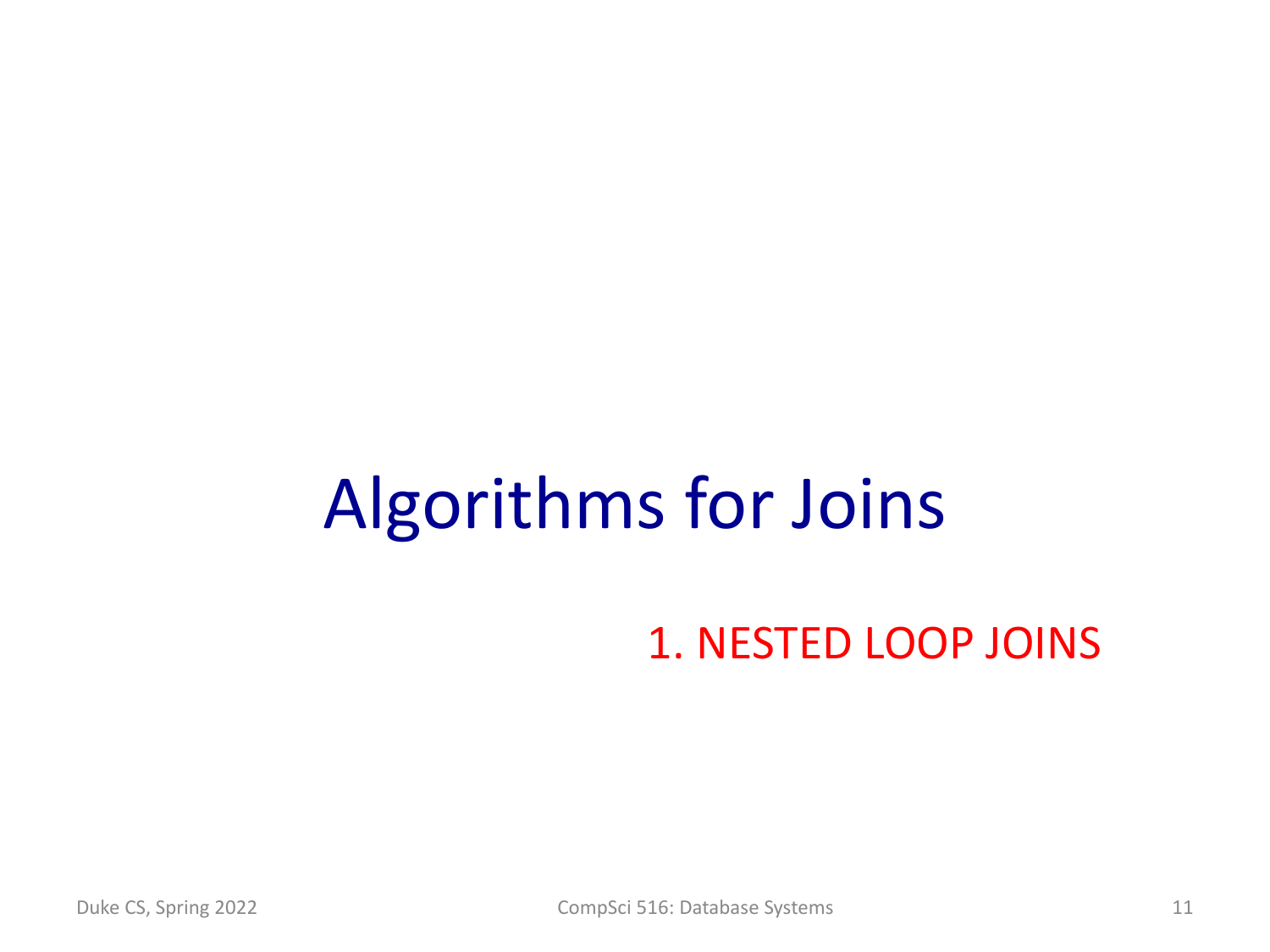# Simple Nested Loops Join

 $R \bowtie S$ 

foreach tuple r in R do foreach tuple s in S where  $r_i == s_i$  do add  $\leq r$ , s> to result

 $M = 1000$  pages in R  $p_R$  = 100 tuples per page

 $N = 500$  pages in S  $p_s$  = 80 tuples per page

- For each tuple in the outer relation R, we scan the entire inner relation S.
	- $-$  Cost: M + (p<sub>R</sub>  $*$  M)  $*$  N = 1000 + 100 $*$ 1000 $*$ 500 I/Os.
- Page-oriented Nested Loops join:
	- For each *page* of R, get each *page* of S
	- $-$  and write out matching pairs of tuples  $\leq r$ , s>
	- where r is in R-page and S is in S-page.
	- $-$  Cost: M + M<sup>\*</sup>N = 1000 + 1000<sup>\*</sup>500

How many buffer pages do you need?

- If smaller relation (S) is outer
	- Cost:  $N + M^*N = 500 + 500^*1000$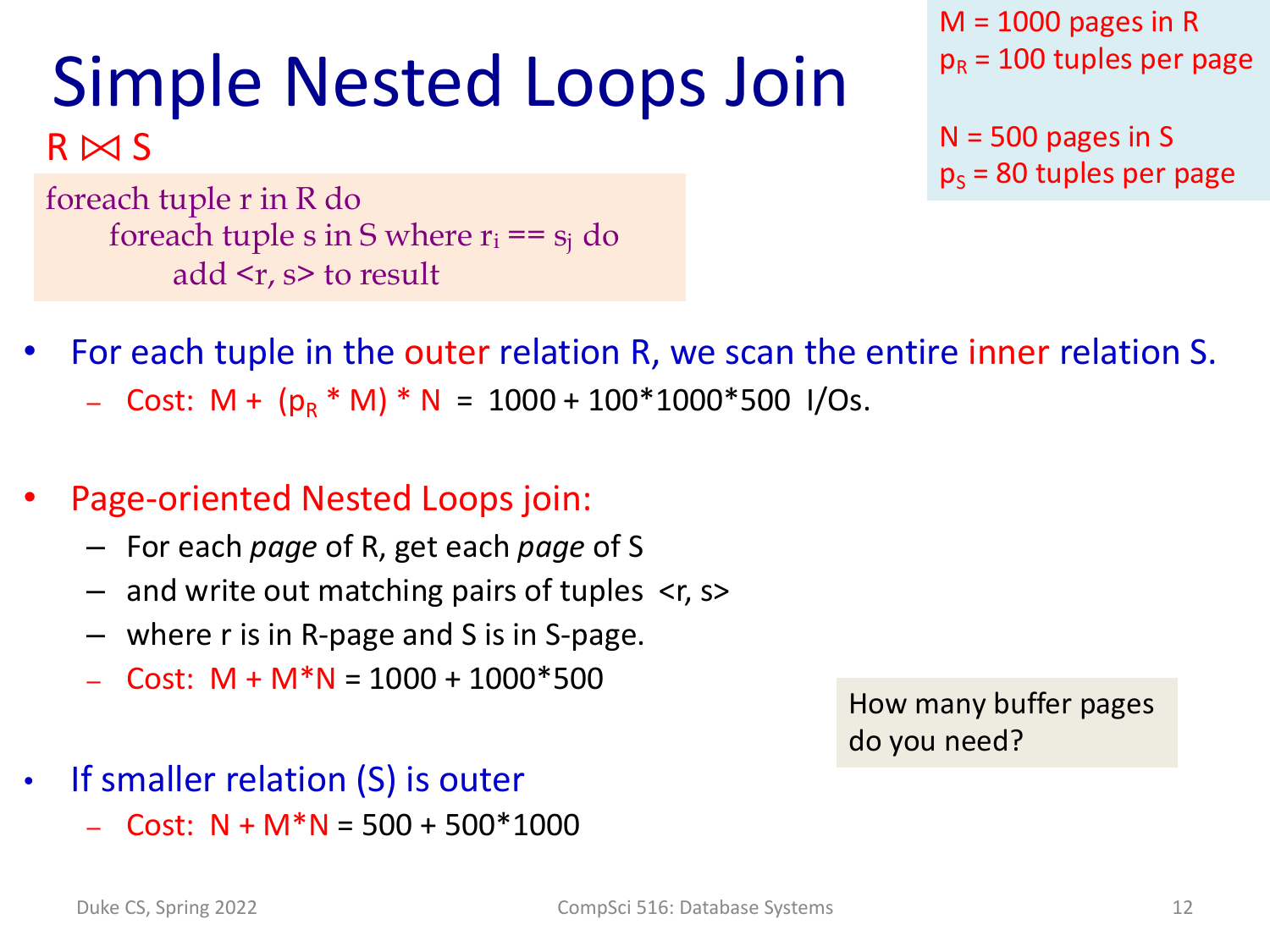### Block Nested Loops Join

- Simple-Nested does not properly utilize buffer pages (uses 3 pages)
- Suppose have enough memory to hold the smaller relation  $R + at$  least two other pages
	- $-$  e.g. in the example on previous slide (S is smaller), and we need  $500 + 2 = 502$  pages in the buffer
- Then use one page as an input buffer for scanning the inner
	- one page as the output buffer
	- For each matching tuple r in R-block, s in S-page, add <r, s> to result
- Total  $I/O = M+N$



Duke CS, Spring 2022 CompSci 516: Database Systems 13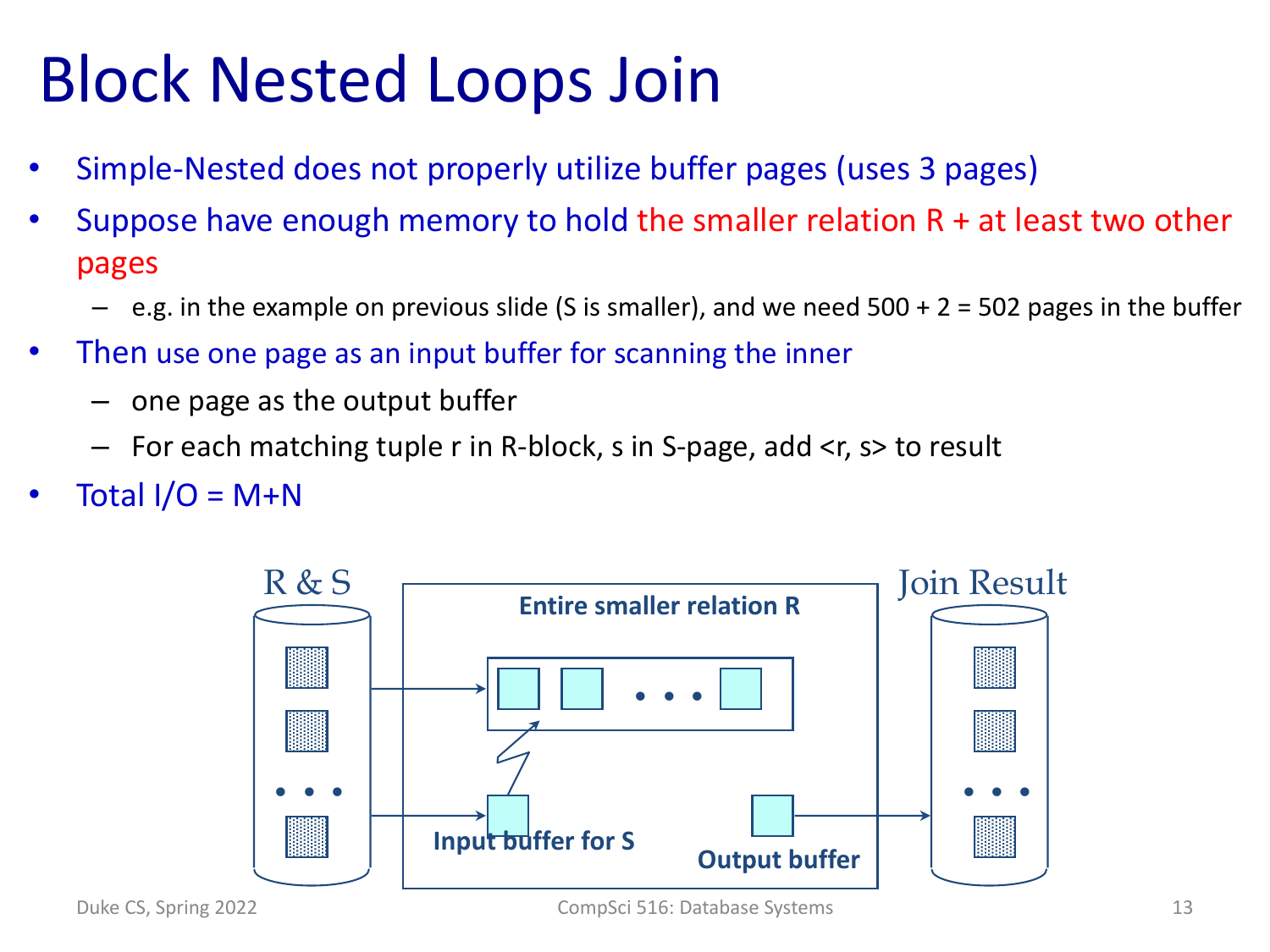#### Block Nested Loops Join

- What if the entire smaller relation does not fit?
- If R does not fit in memory,
	- Use one page as an input buffer for scanning the inner S
	- one page as the output buffer
	- and use all remaining pages to hold ``block'' of outer R.
	- For each matching tuple r in R-block, s in S-page, add <r, s> to result
	- Then read next R-block, scan S, etc.

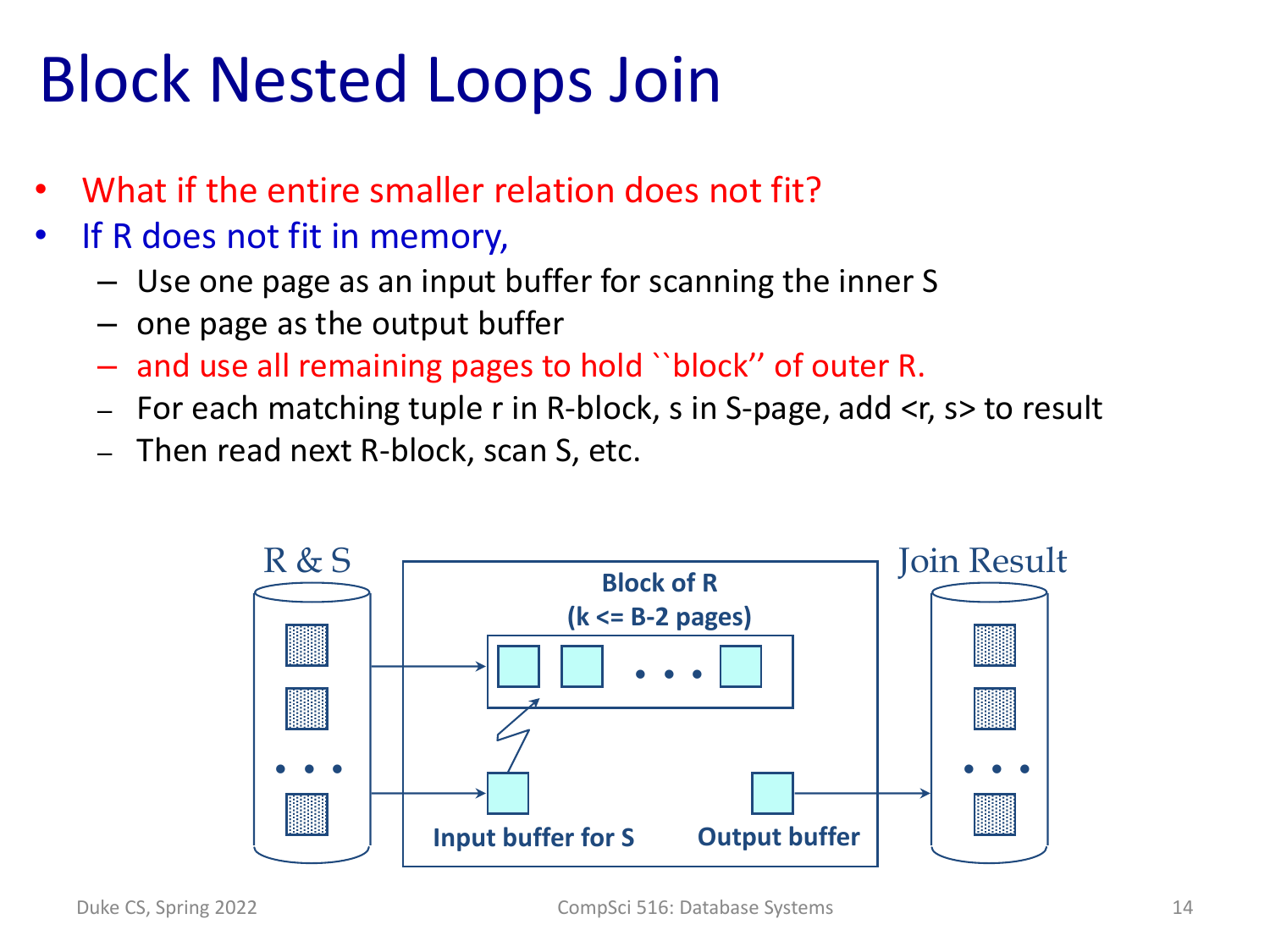### Cost of Block Nested Loops

#### $M = 1000$  pages in R  $p_R$  = 100 tuples per page

 $N = 500$  pages in S  $p_s$  = 80 tuples per page

• R is outer

in class

- $\cdot$  B-2 = 100-page blocks
- How many blocks of R?
- Cost to scan R?
- Cost to scan S?
- **Total Cost?**

foreach block of B-2 pages of R do foreach page of S do { for all matching in-memory tuples r in Rblock and s in S-page add  $\langle r, s \rangle$  to result

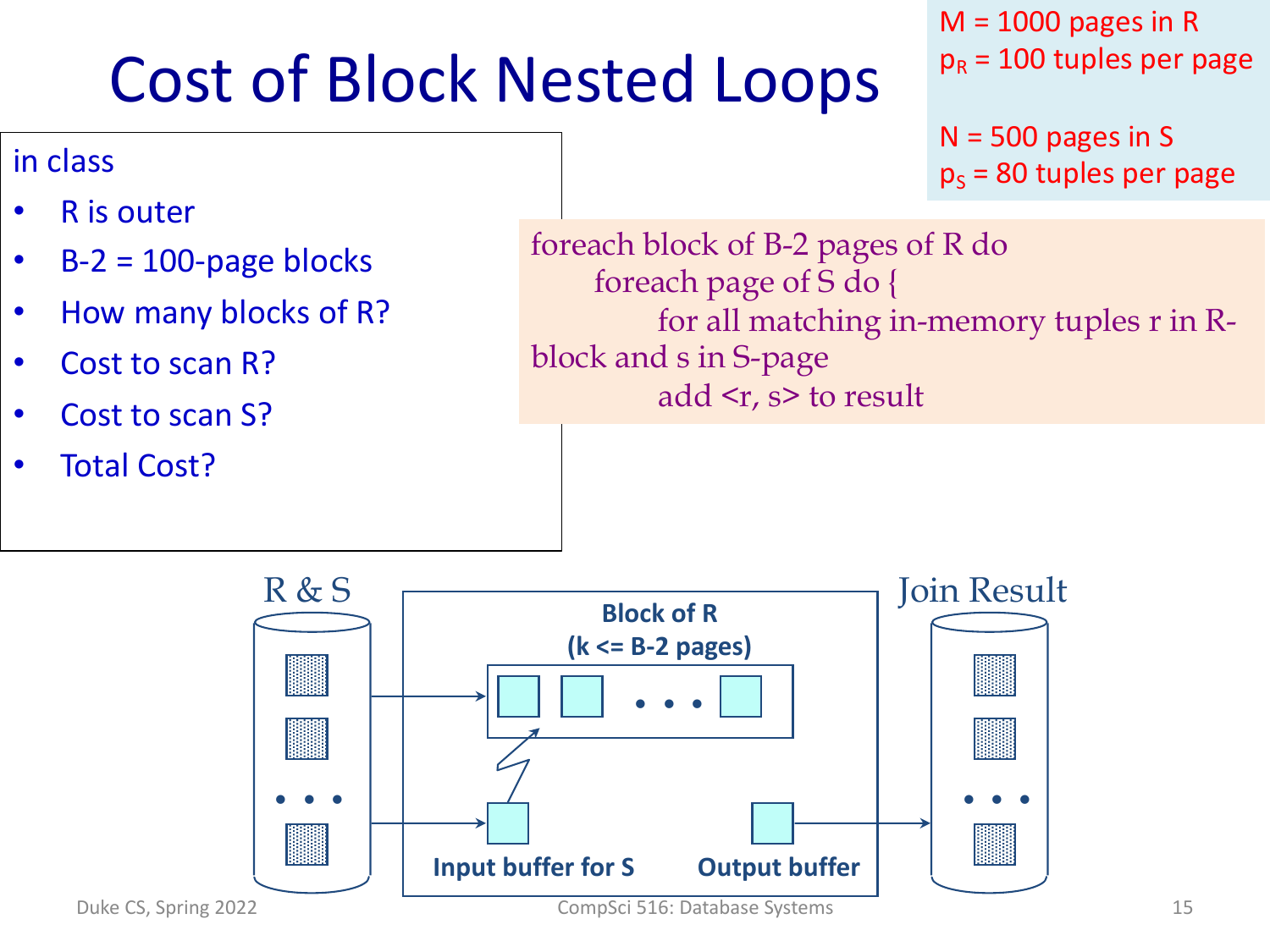# Cost of Block Nested Loops

- R is outer
- $B-2 = 100$ -page blocks
- How many blocks of R? 10
- Cost to scan R? 1000
- Cost to scan S? 10 \* 500
- Total Cost? 1000 + 5000 = 6000
- (check yourself)
	- If space for just 90 pages of R, we would scan S 12 times, cost = 7000

 $M = 1000$  pages in R  $p_R$  = 100 tuples per page

 $N = 500$  pages in S  $p_s$  = 80 tuples per page

foreach block of B-2 pages of R do foreach page of S do { for all matching in-memory tuples r in Rblock and s in S-page add  $\langle r, s \rangle$  to result

• Cost: Scan of outer + #outer blocks \* scan of inner



 $#outer blocks = [#pages of outer relation/blocksize]$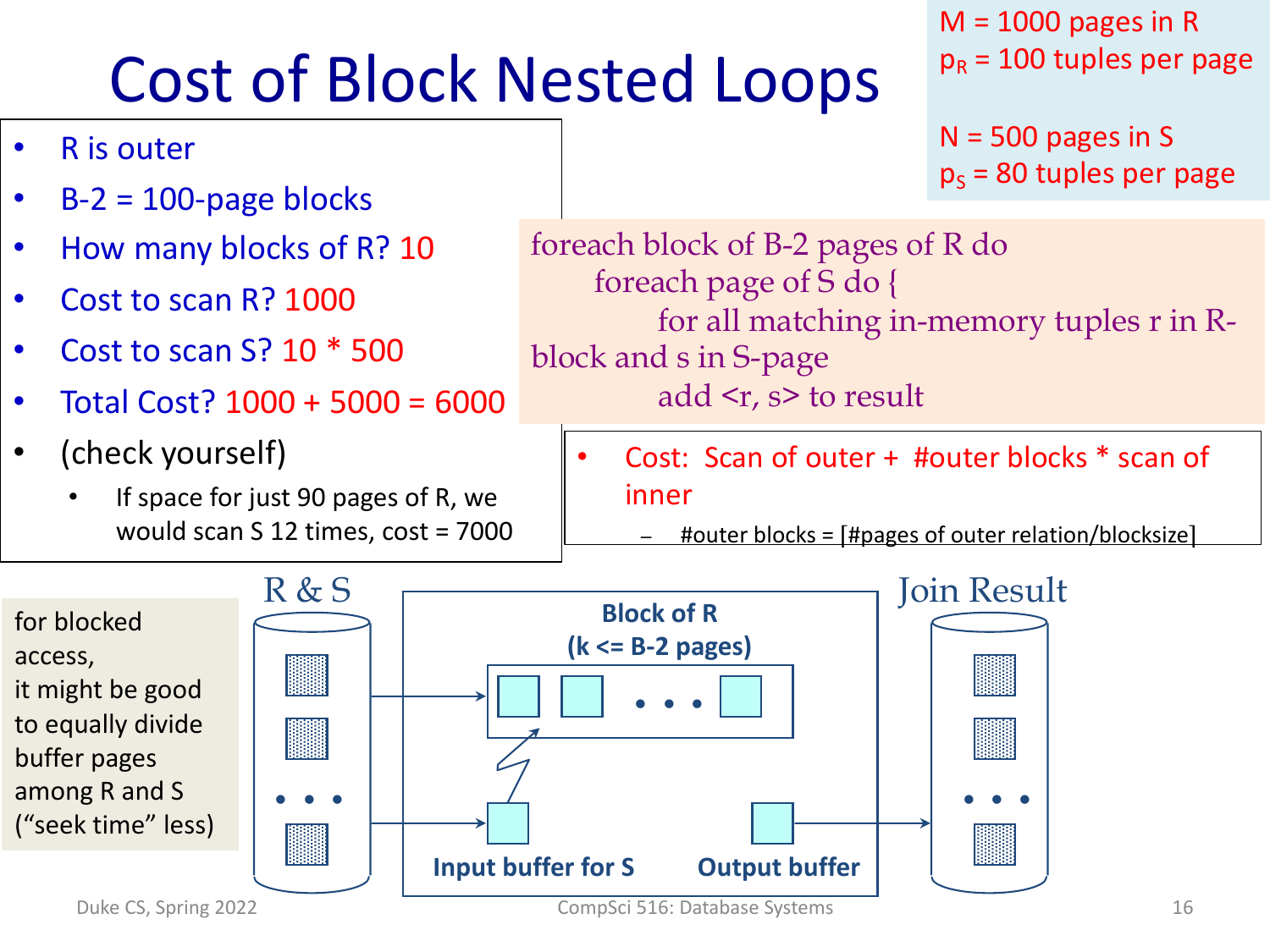#### Index Nested Loops Join

foreach tuple r in R do foreach tuple s in S **where ri == sj** do add <r, s> to result

 $M = 1000$  pages in R  $p_R$  = 100 tuples per page

 $N = 500$  pages in S  $p_s$  = 80 tuples per page

- Suppose there is an index on the join column of one relation
	- say S
	- can make it the inner relation and exploit the index
	- Cost:  $M + ( (M * p_R) * cost of finding matching S tuples)$
	- For each R tuple, cost of probing S index (get k\*) is about
		- 1-2 for hash index
		- 2-4 for B+ tree.
	- Cost of then finding S tuples (assuming Alt. 2 or 3) depends on clustering!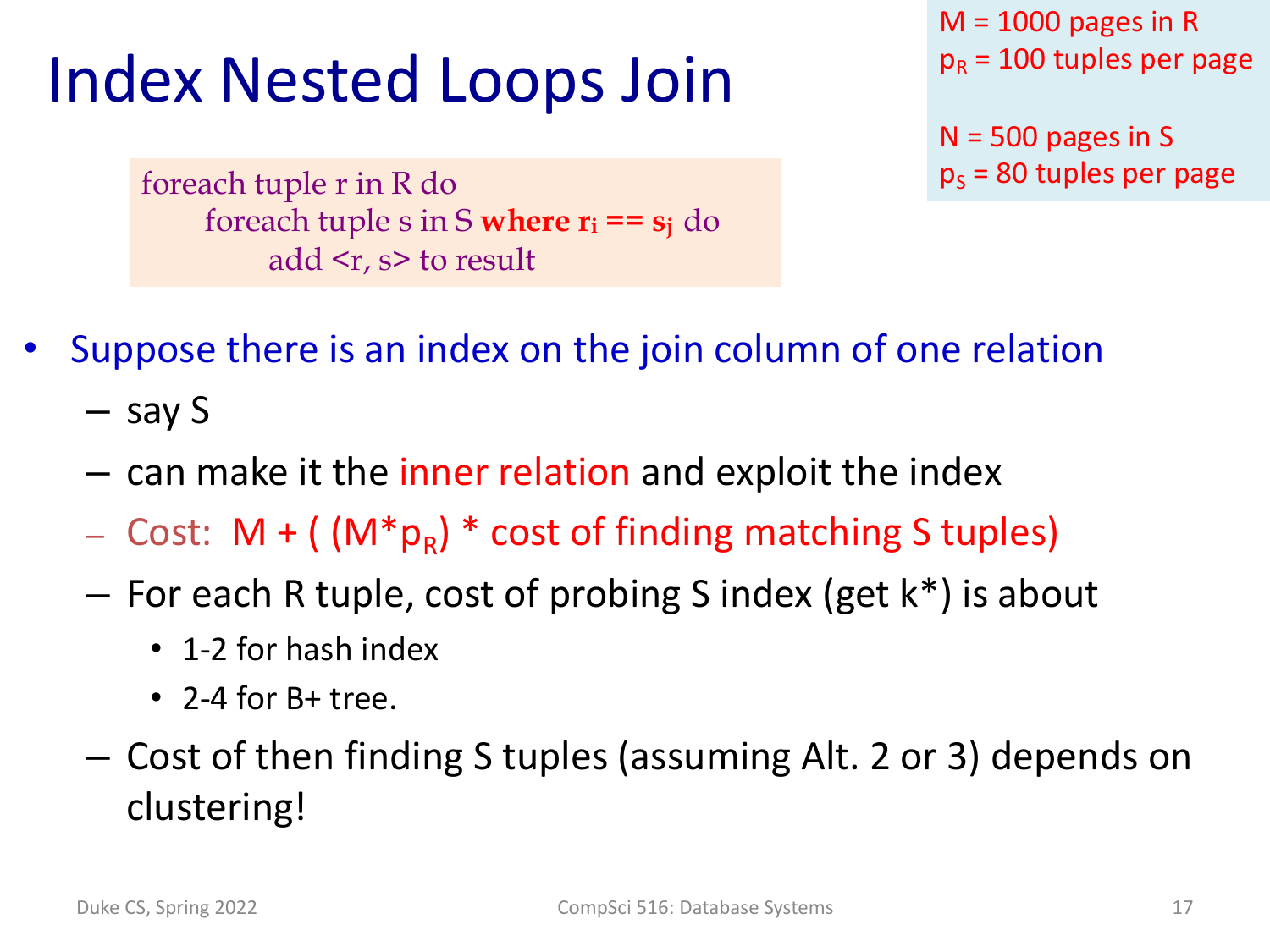### Cost of Index Nested Loops

 $M = 1000$  pages in R  $p_R$  = 100 tuples per page

 $N = 500$  pages in S  $p_s$  = 80 tuples per page

SELECT \* FROM Reserves R, Sailors S WHERE R.sid=S.sid

foreach tuple r in R do foreach tuple s in S **where ri == sj** do add  $\leq r$ , s> to result

- Hash-index (Alt. 2) on sid of Sailors (as inner), sid is a key
- Cost to scan Reserves?
	- 1000 page I/Os, 100\*1000 tuples.
- Cost to find matching Sailors tuples?
	- For each Reserves tuple:
	- (suppose on avg) 1.2 I/Os to get data entry in index
	- $-$  + 1 I/O to get (the exactly one) matching Sailors tuple
- Total cost:
- $1000 + 100 * 1000 * 2.2 = 221,000$  I/Os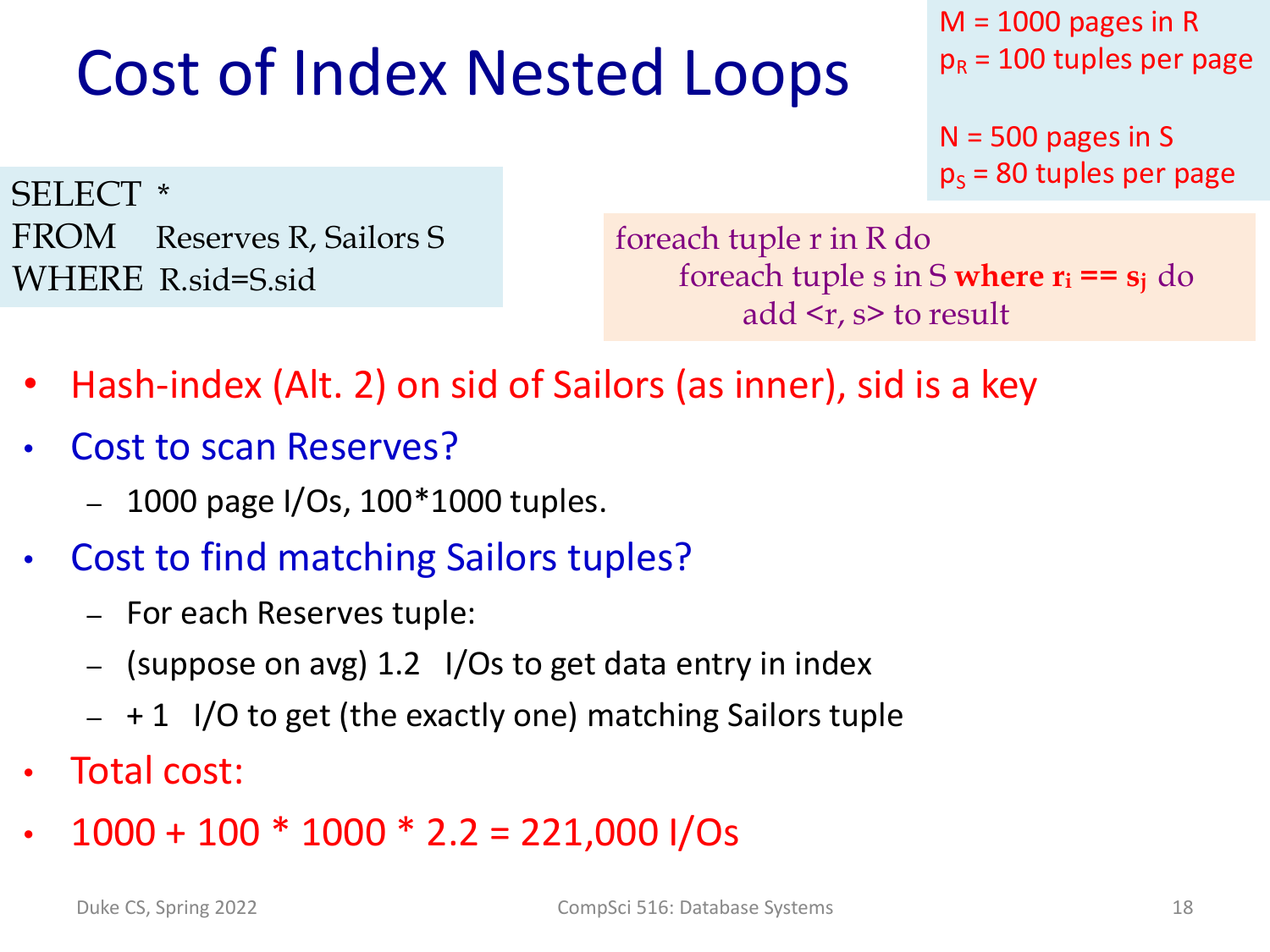### Cost of Index Nested Loops

 $M = 1000$  pages in R  $p_R$  = 100 tuples per page

 $N = 500$  pages in S  $p_s$  = 80 tuples per page

SELECT \* FROM Reserves R, Sailors S WHERE R.sid=S.sid

foreach tuple r in R do foreach tuple s in S **where ri == sj** do add <r, s> to result

- Hash-index (Alt. 2) on *sid* of Reserves (as inner), sid is NOT a key
- Cost to Scan Sailors:
	- $-$  500 page I/Os, 80 $*$ 500 tuples.
- For each Sailors tuple:
	- 1.2 I/Os to find index page with data entries
	- + cost of retrieving matching Reserves tuples
		- Assuming uniform distribution, 2.5 reservations per sailor (100,000 / 40,000).
		- Cost of retrieving them is 1 or 2.5 I/Os depending on whether the index is clustered
- Total cost =  $500 + 80 * 500 * 2.2 = 88$ , 500 if clustered

even with unclustered index, index NLJ may be cheaper than simple NLJ

up to  $\sim$  500 + 80  $*$  500  $*$  3.7 = 148,500 if unclustered (approx)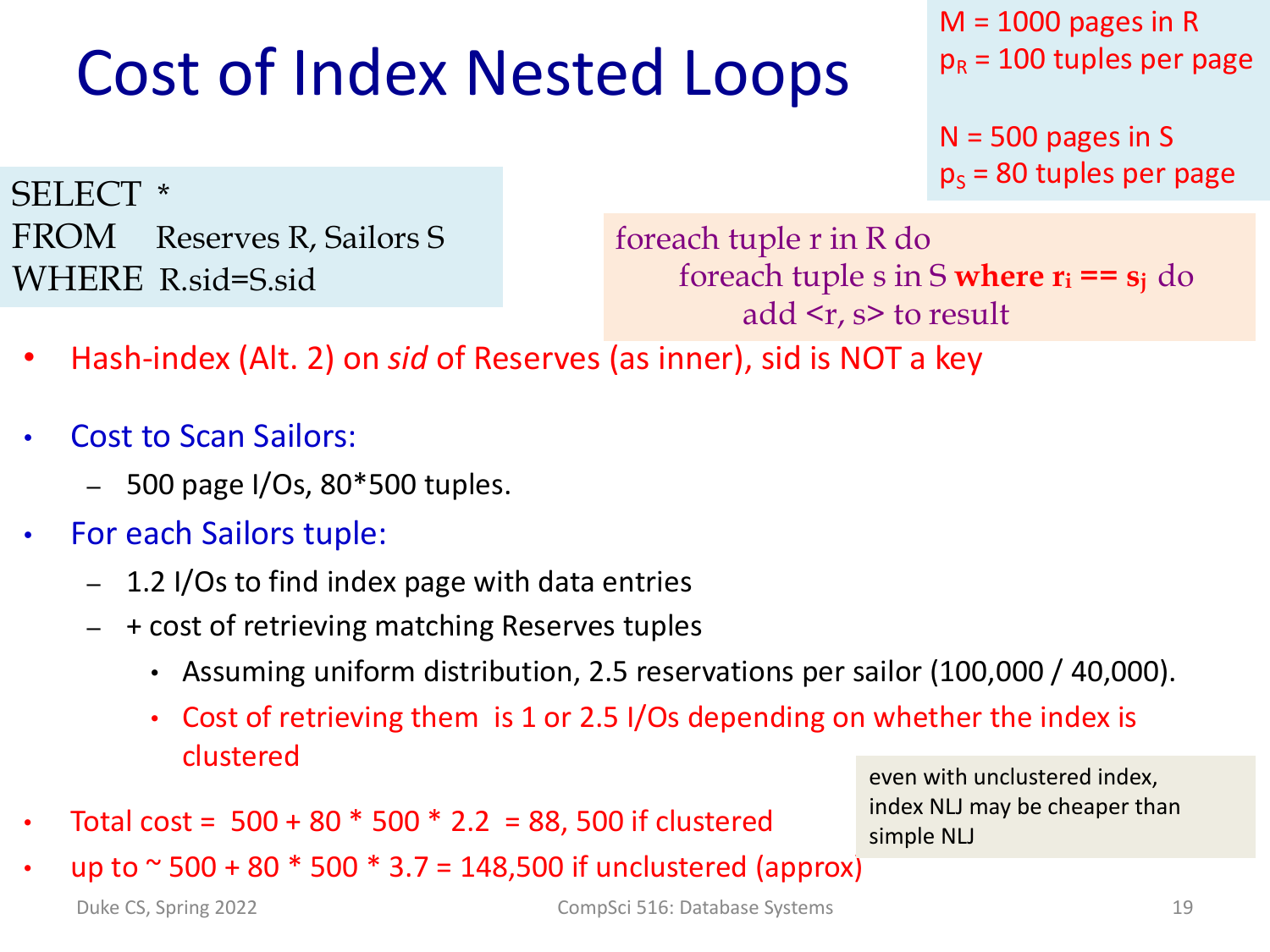# Algorithms for Joins

#### 2. SORT-MERGE JOINS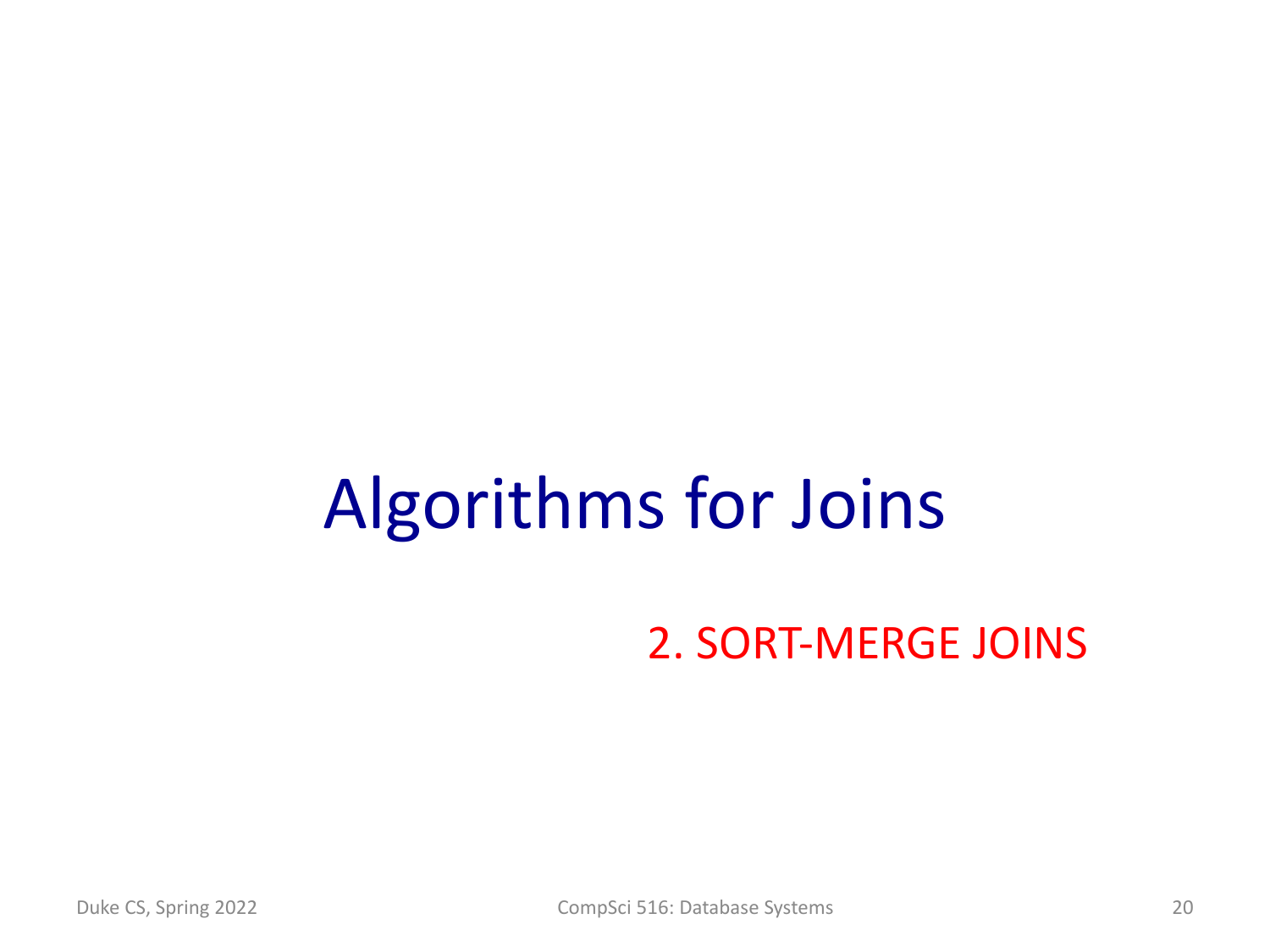# Sort-Merge Join

- Sort R and S on the join column
- Then scan them to do a "merge" (on join col.)
- Output result tuples.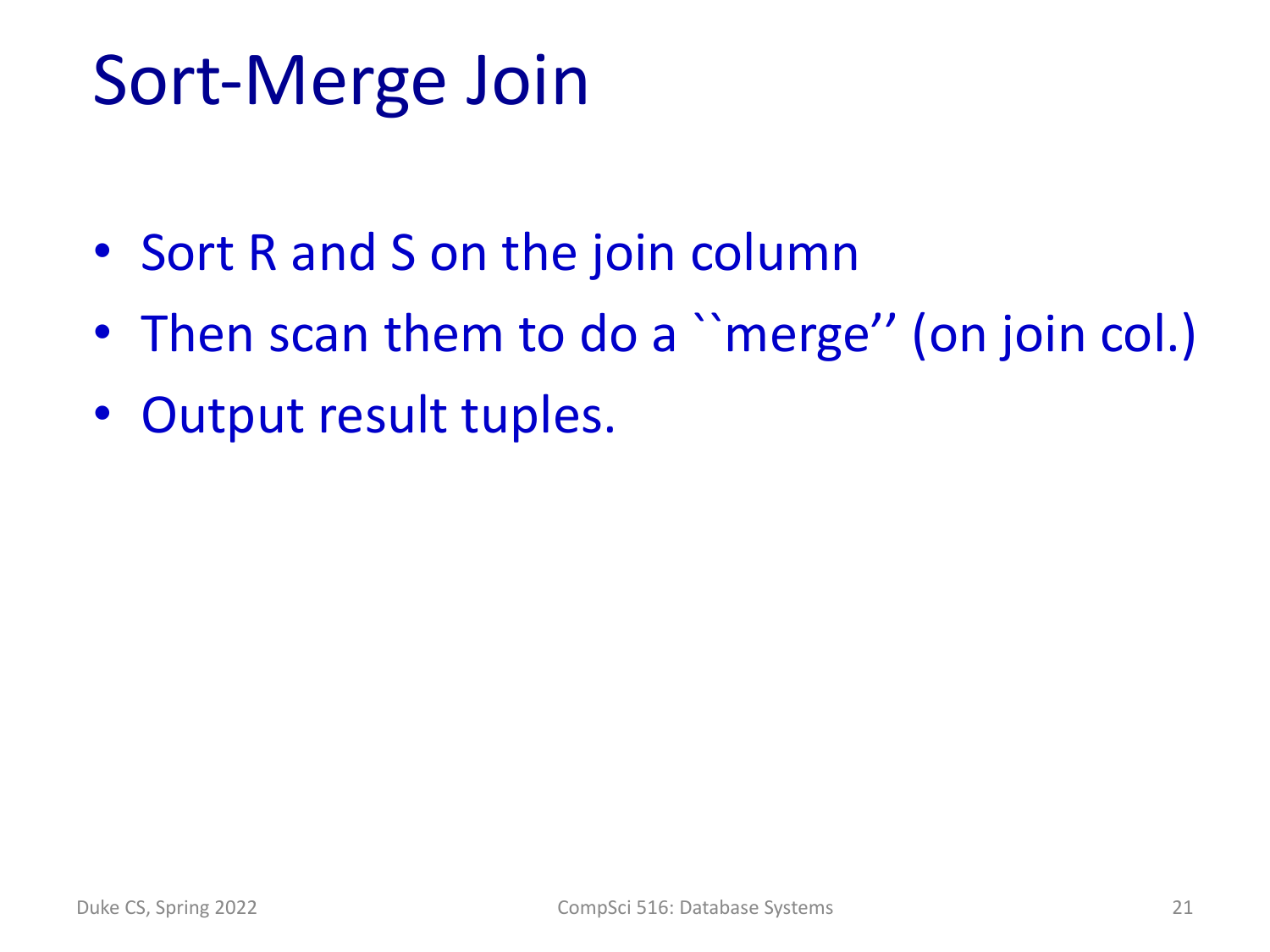### Sort-Merge Join: 1/3

- Advance scan of R until current R-tuple >= current S tuple
	- then advance scan of S until current S-tuple >= current R tuple
	- do this as long as current R tuple  $=$  current S tuple

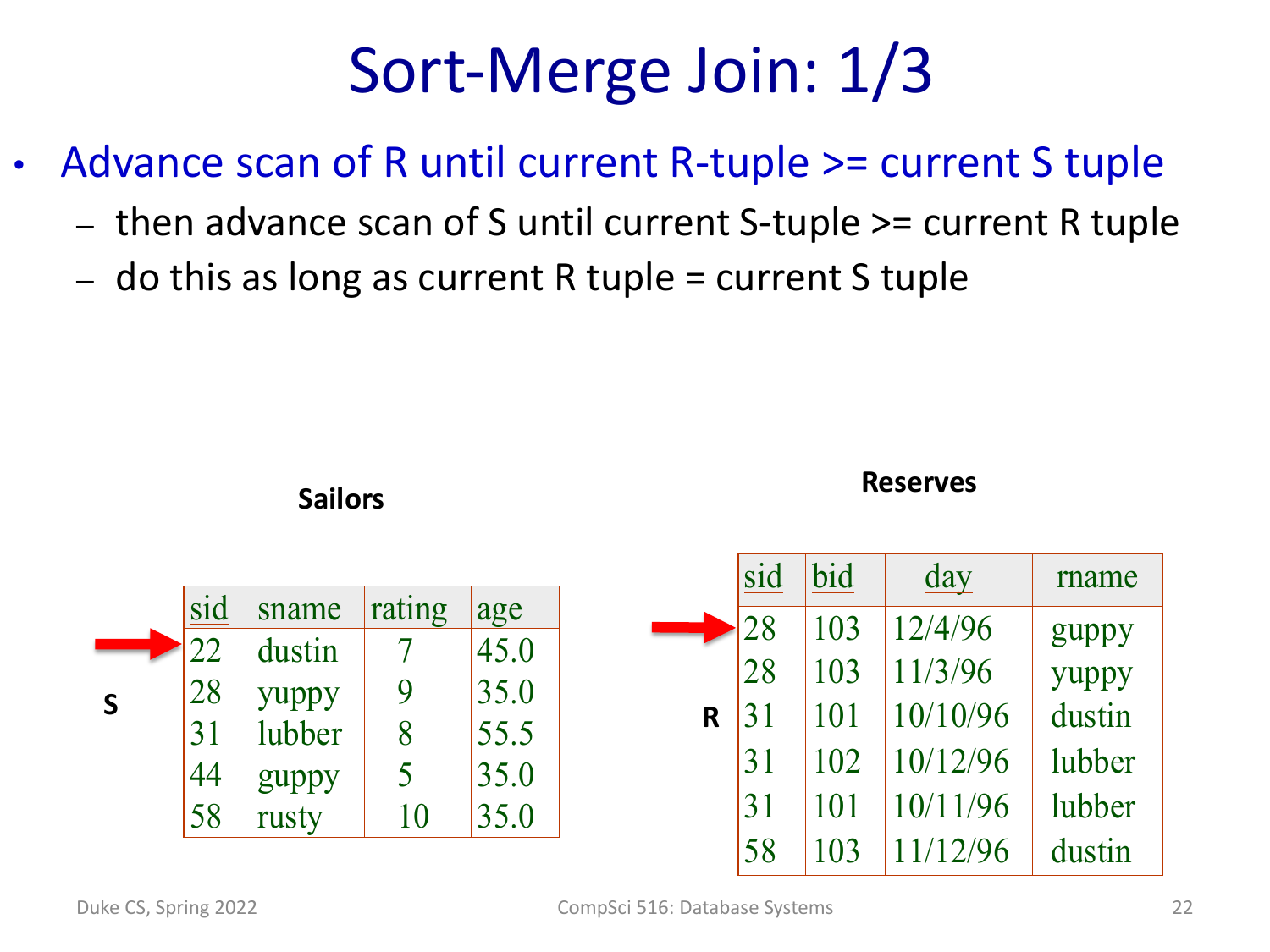### Sort-Merge Join: 2/3

- At this point, all R tuples with same value in Ri (*current R group*) and all S tuples with same value in S<sub>i</sub> (*current S group*)
	- match
	- find all the equal tuples
	- output <r, s> for all pairs of such tuples

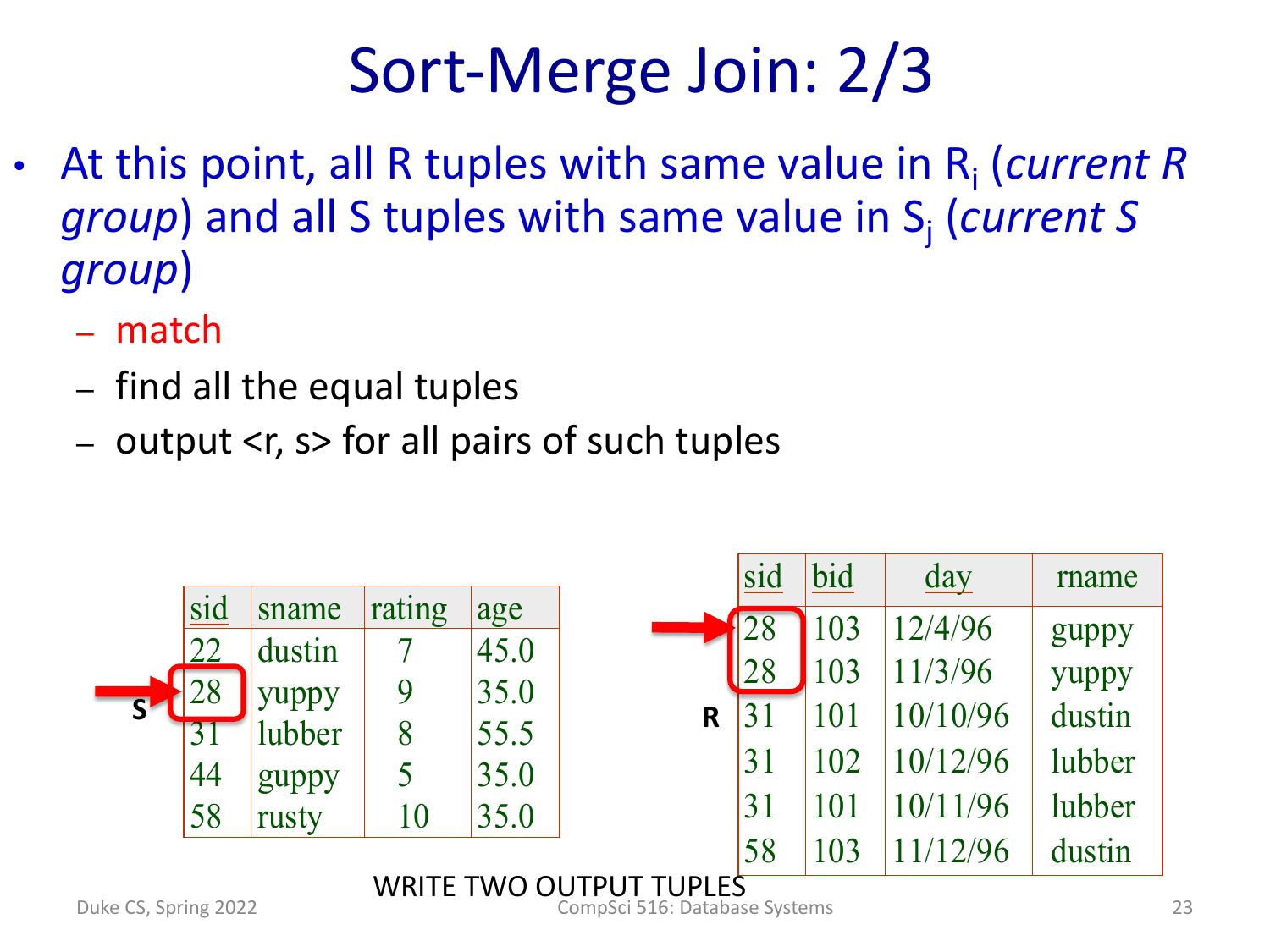#### Sort-Merge Join: 3/3

• Then resume scanning R and S

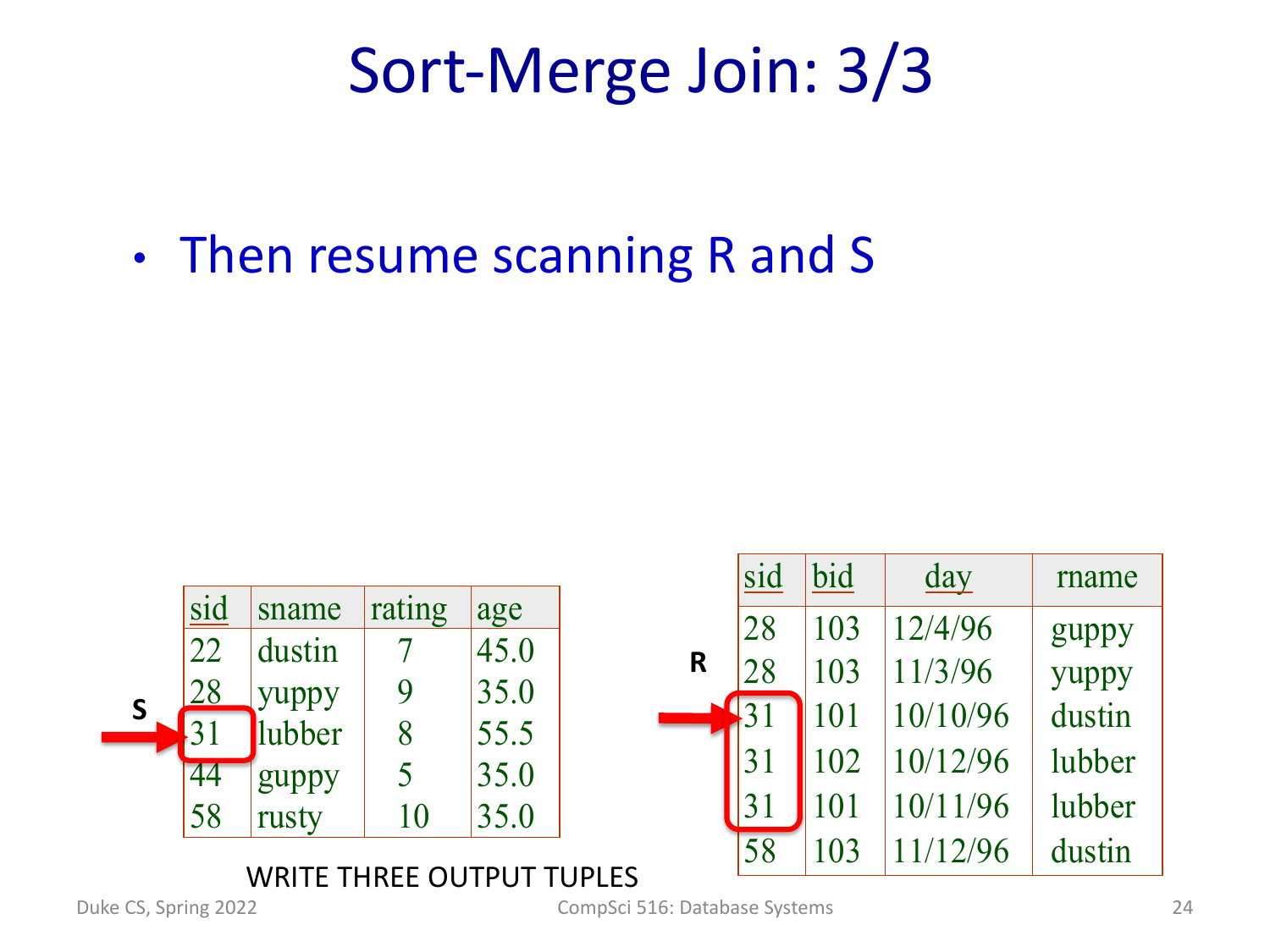#### Sort-Merge Join: 3/3

• … and proceed till end



Duke CS, Spring 2022 CompSci 516: Database Systems 25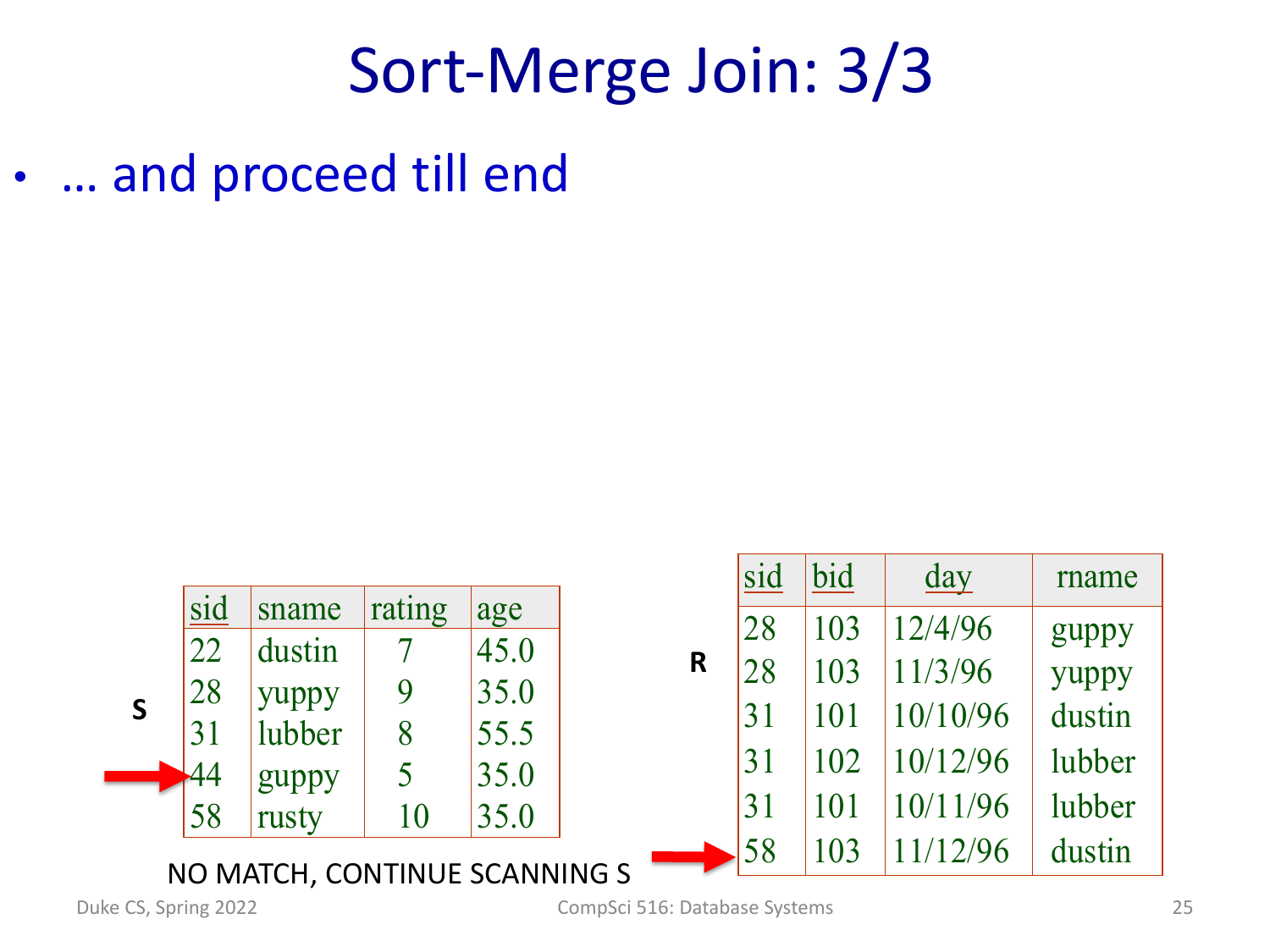#### Sort-Merge Join: 3/3

... and proceed till end

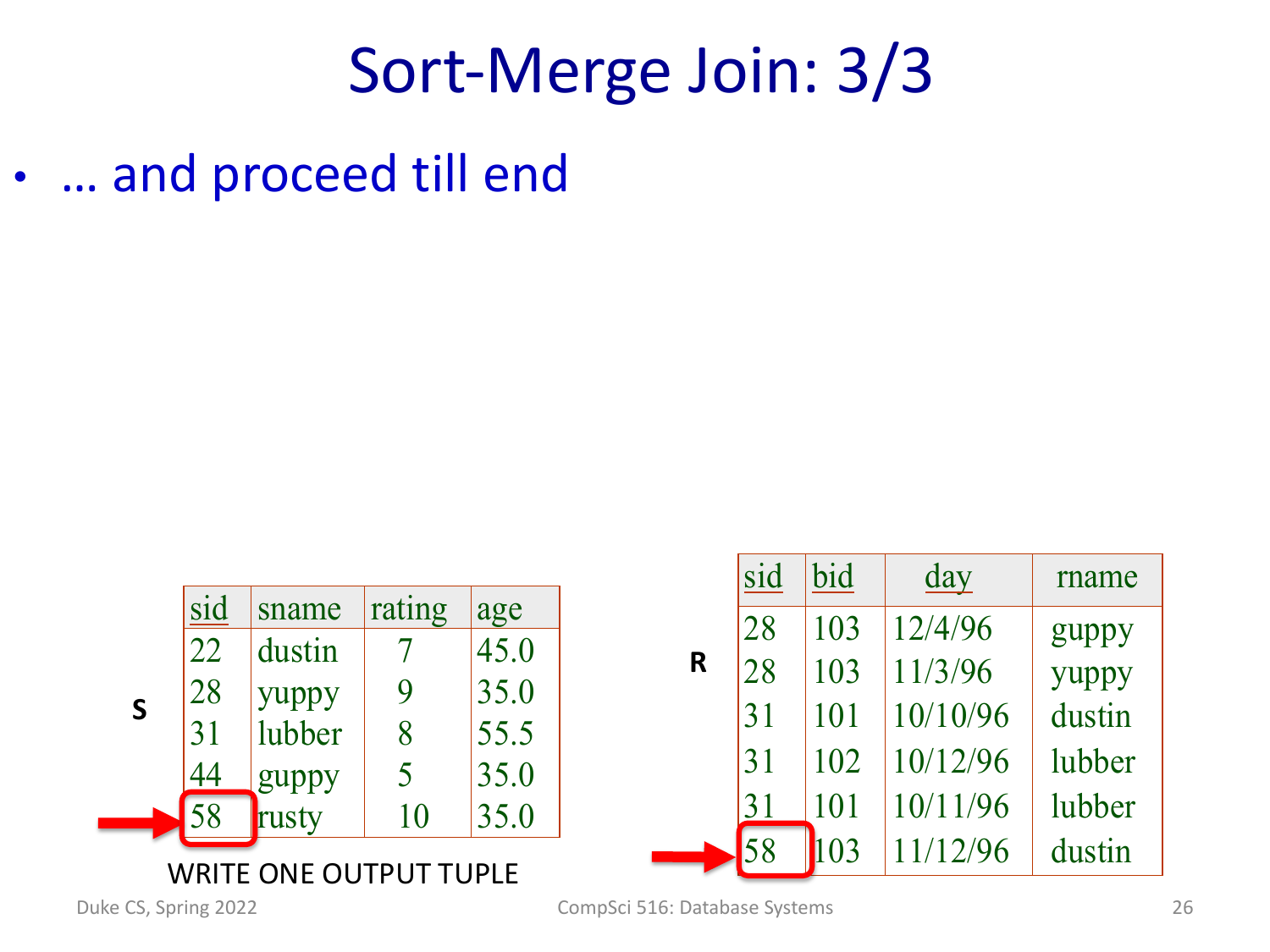# Example of Sort-Merge Join

| sid | sname  | rating | age  |
|-----|--------|--------|------|
| 22  | dustin |        | 45.0 |
| 28  | yuppy  | 9      | 35.0 |
| 31  | lubber | 8      | 55.5 |
| 44  | guppy  | 5      | 35.0 |
| 58  | rusty  | 10     | 35.0 |

| sid | bid | day      | rname  |
|-----|-----|----------|--------|
| 28  | 103 | 12/4/96  | guppy  |
| 28  | 103 | 11/3/96  | yuppy  |
| 31  | 101 | 10/10/96 | dustin |
| 31  | 102 | 10/12/96 | lubber |
| 31  | 101 | 10/11/96 | lubber |
| 58  | 103 | 11/12/96 | dustin |

#### Typical Cost:  $O(M \log M) + O(N \log N) + (M+N)$

- ignoring B (as the base of log)
- cost of sorting  $R$  + sorting S + merging R, S
- The cost of scanning in merge-sort, M+N, could be M\*N!
	- assume the same single value of join attribute in both R and S
	- but it is extremely unlikely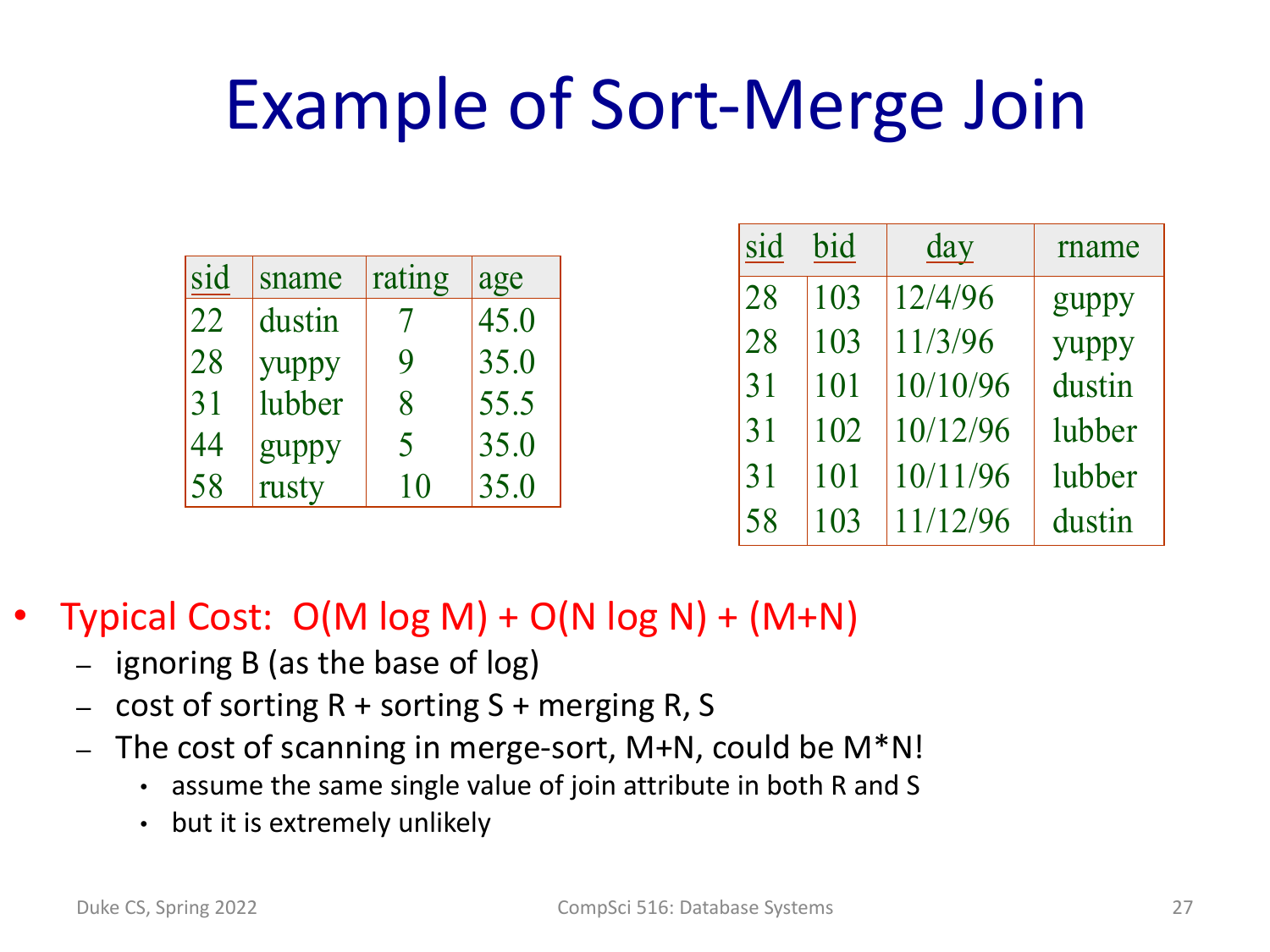# Cost of Sort-Merge Join

 $M = 1000$  pages in R  $p_R$  = 100 tuples per page

 $N = 500$  pages in S  $p_s$  = 80 tuples per page

| sid | sname  | rating | age  |
|-----|--------|--------|------|
| 22  | dustin |        | 45.0 |
| 28  | yuppy  | 9      | 35.0 |
| 31  | lubber | 8      | 55.5 |
| 44  | guppy  | 5      | 35.0 |
| 58  | rusty  | 10     | 35.0 |

| sid | bid | day      | rname  |
|-----|-----|----------|--------|
| 28  | 103 | 12/4/96  | guppy  |
| 28  | 103 | 11/3/96  | yuppy  |
| 31  | 101 | 10/10/96 | dustin |
| 31  | 102 | 10/12/96 | lubber |
| 31  | 101 | 10/11/96 | lubber |
| 58  | 103 | 11/12/96 | dustin |

#### • 100 buffer pages

- Sort R:
	- $-$  (pass 0) 1000/100 = 10 sorted runs
	- (pass 1) merge 10 runs
	- read + write, 2 passes
	- $4 * 1000 = 4000$  I/O
- Similarly, Sort S: 4 \* 500 = 2000 I/O
- Second merge phase of sort-merge join
	- another  $1000 + 500 = 1500$  I/O
	- assume uniform  $\sim$ 2.5 matches per sid, so M+N is sufficient
- Total 7500 I/O

Duke CS, Spring 2022 **Duke CompSci 516: Database Systems** (Router, Sinner) 28

- Check yourself:
	- Consider #buffer pages 35, 100, 300
	- Cost of sort-merge = 7500 in all three
	- Cost of block nested 16500, 6000, 3000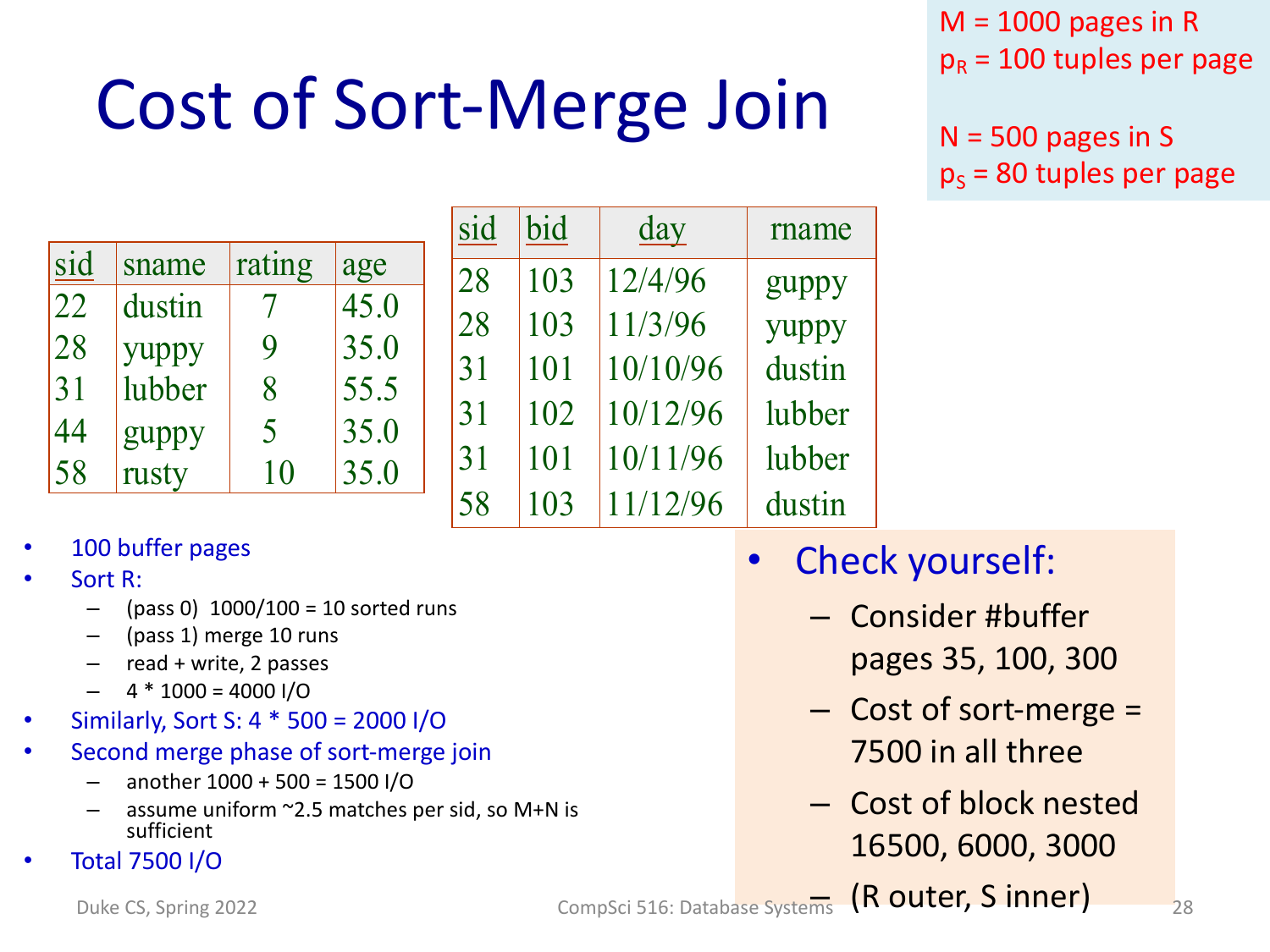# Algorithms for Joins

3. HASH JOINS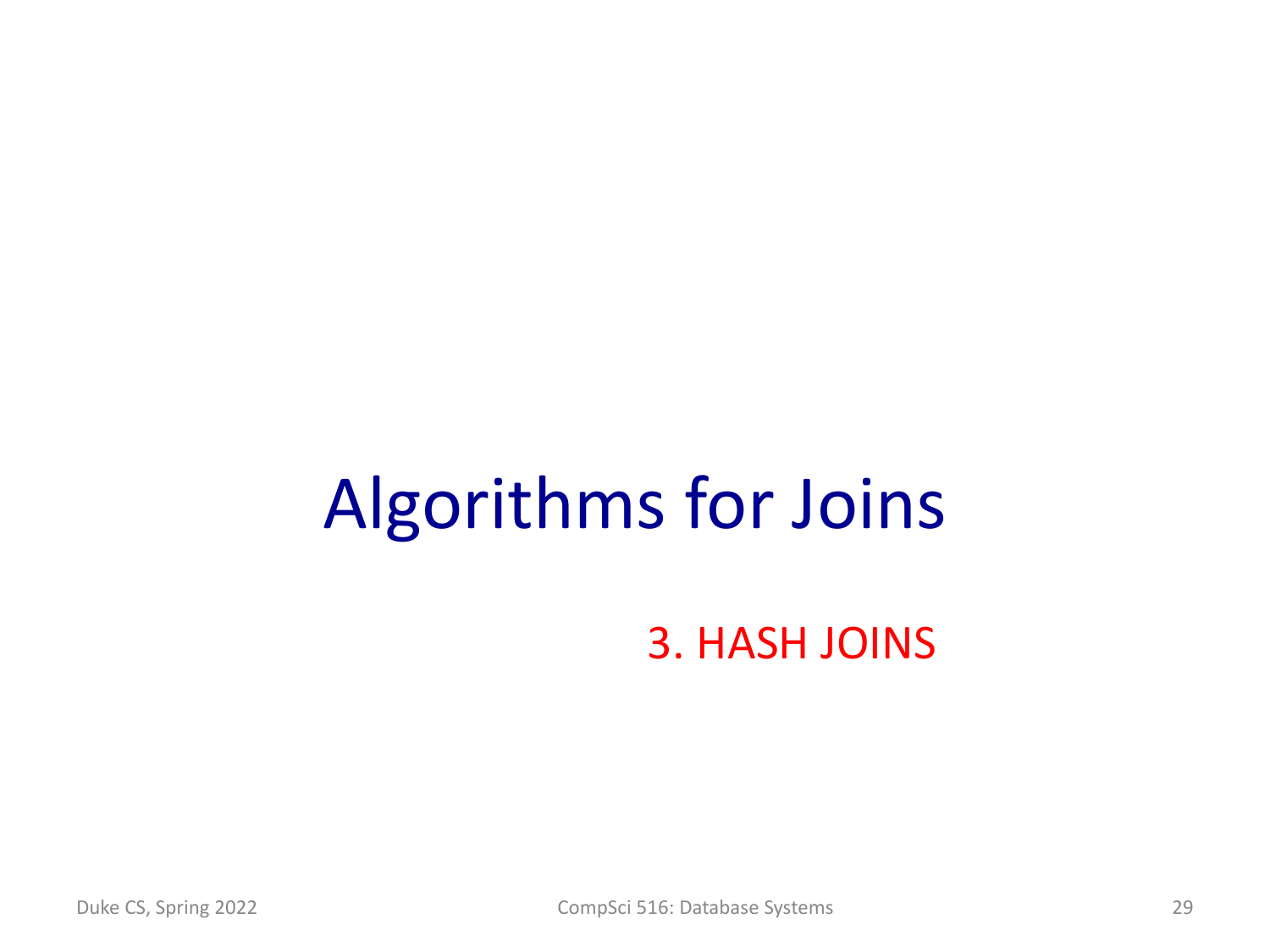### Two Phases

- 1. Partition Phase
	- partition R and S using the same hash function h
- 2. Probing Phase
	- join tuples from the same partition (same  $h(.)$ value) of R and S
	- tuples in different partition of h will never join
	- use a "different" hash function h2 for joining these tuples
		- (why different  $-$  see next slide first)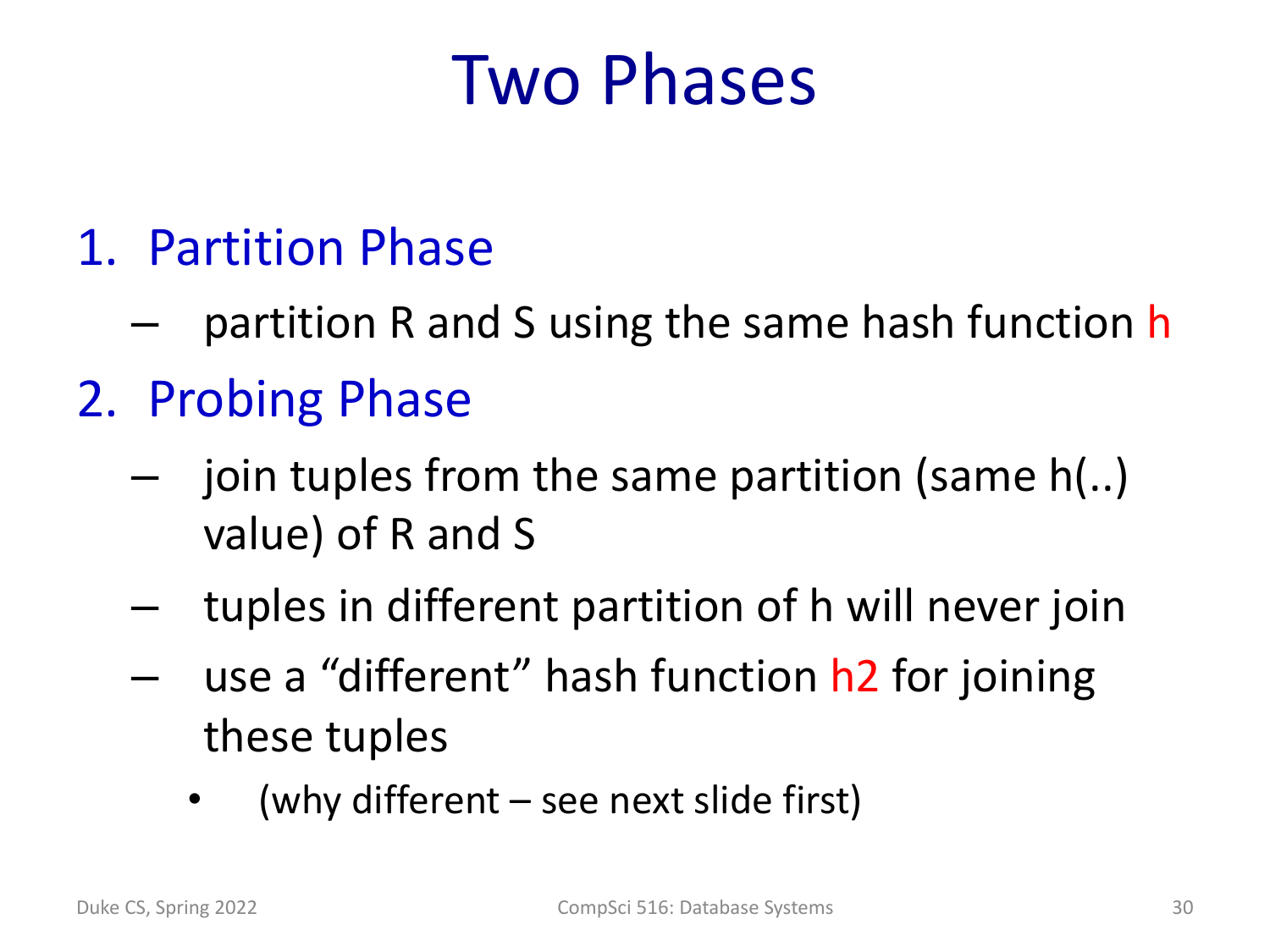

# Hash-Join

- Partition both relations using hash function **h**
- R tuples in partition i will only match S tuples in partition i

- $\triangleleft$  Read in a partition of R, hash it using **h2 (≠ h)**.
- Scan matching partition of S, search for matches.

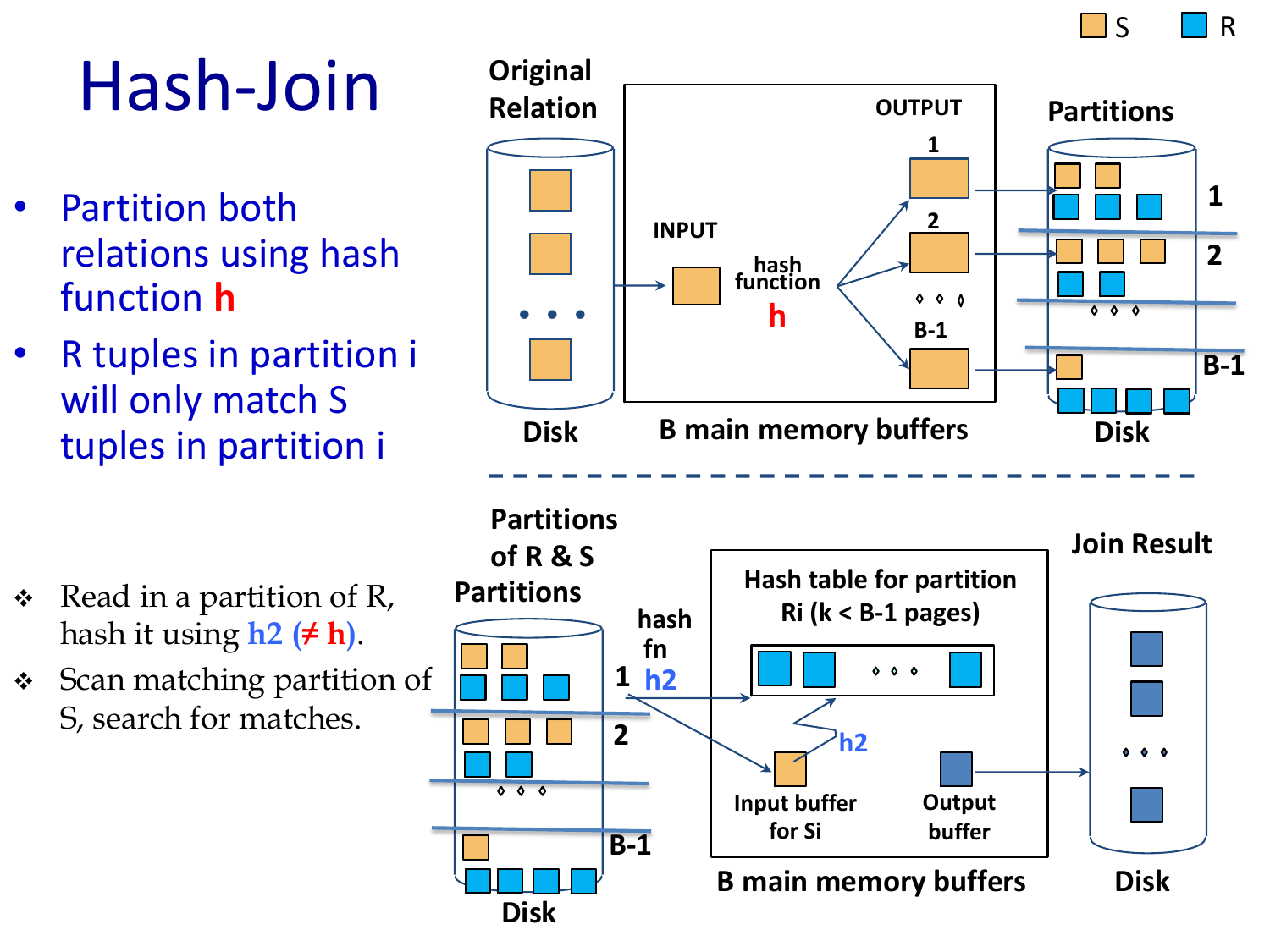# Cost of Hash-Join

- In partitioning phase
	- read+write both relns; 2(M+N)
	- In matching phase, read both relns; M+N I/Os
	- remember we are not counting final write

- In our running example, this is a total of 4500 I/Os
	- $-3 * (1000 + 500)$
	- Compare with the previous joins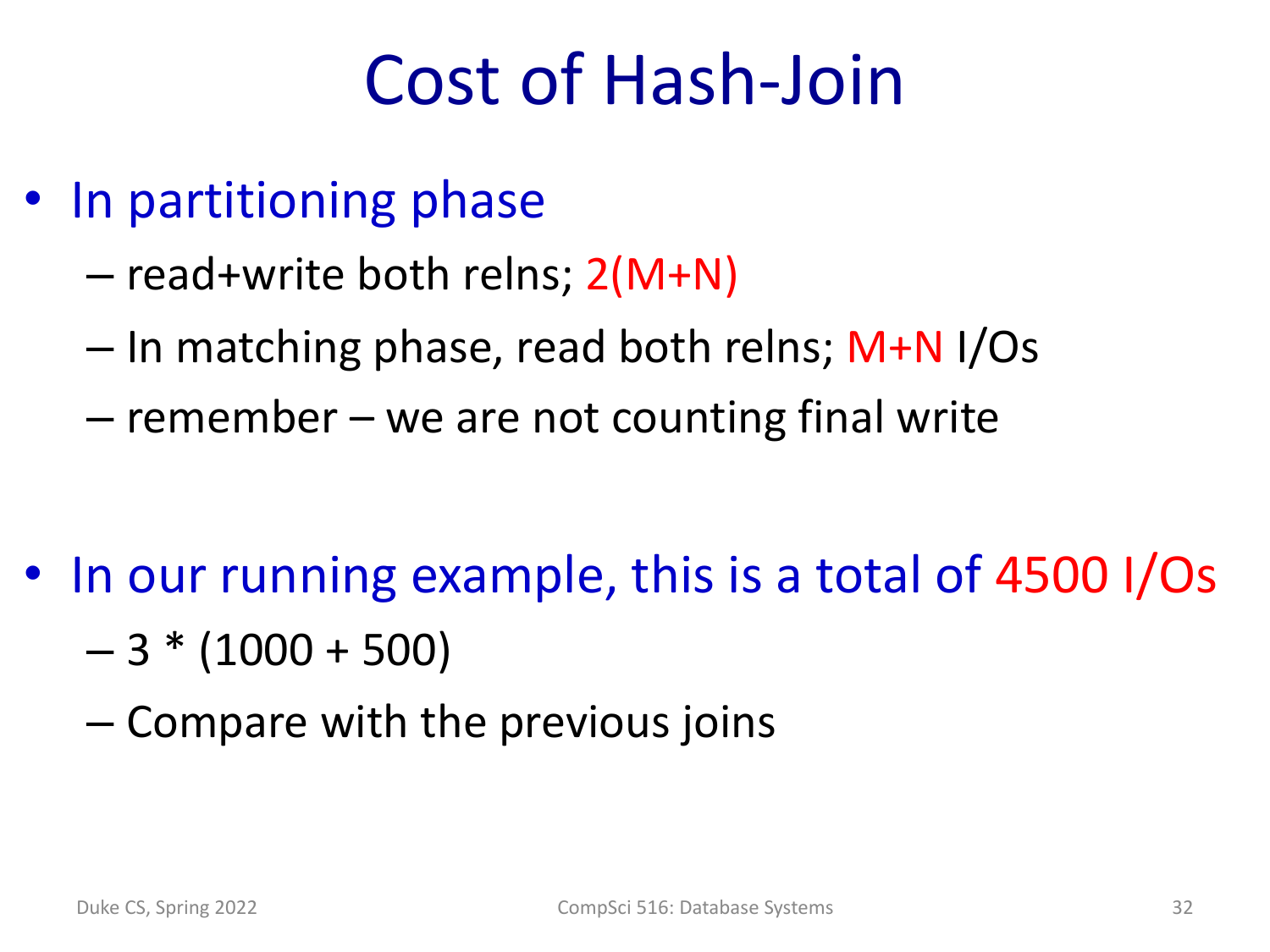# Sort-Merge Join vs. Hash Join

- Both can have a cost of 3(M+N) I/Os
	- if sort-merge gets enough buffer (see 14.4.2)
- Hash join holds smaller relation in bufferbetter if limited buffer
- Hash Join shown to be highly parallelizable
- Sort-Merge less sensitive to data skew
	- also result is sorted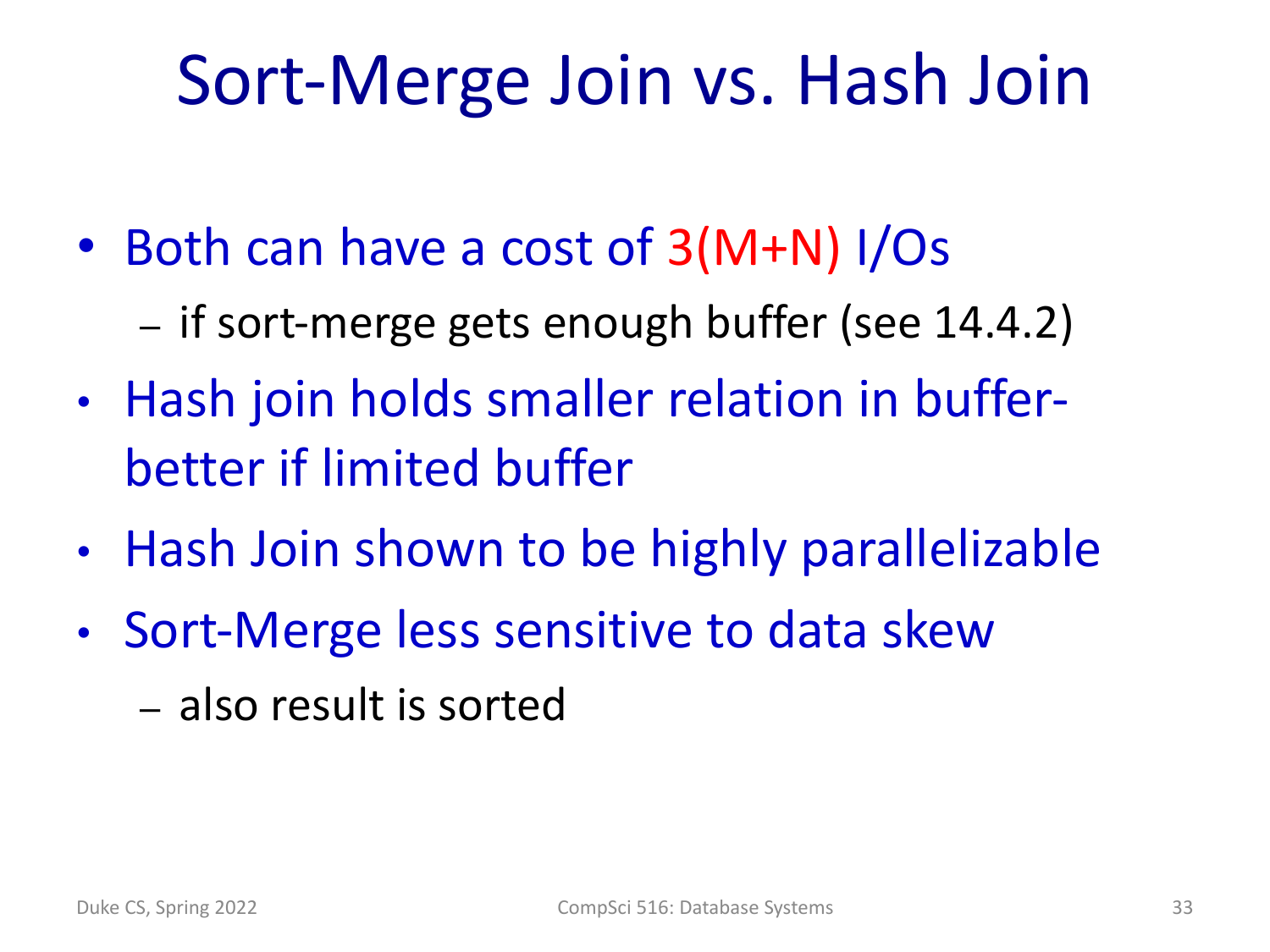# Other operator algorithms

Check yourself the details!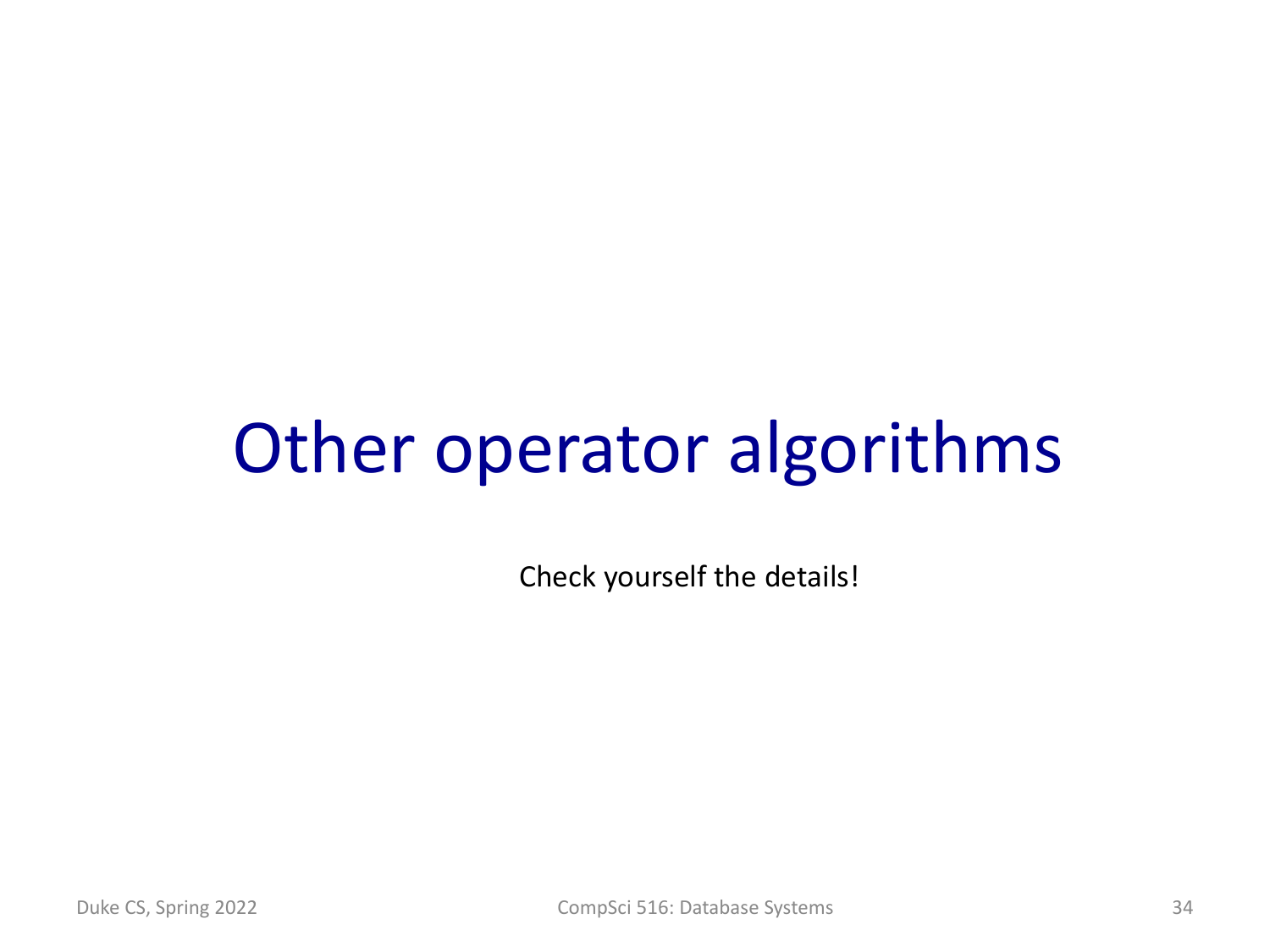# Algorithms for Selection

**SELECT** FROM Reserves R WHERE R.rname = 'Joe'

- No index, unsorted data
	- Scan entire relation
	- May be expensive if not many `Joe's
- No index, sorted data (on 'rname')
	- locate the first tuple, scan all matching tuples
	- first binary search, then scan depends on matches
- B+-tree index, Hash index
	- Discussed earlier
	- Cost of accessing data entries + matching data records
	- Depends on clustered/unclustered
- More complex condition like day<8/9/94 AND bid=5 AND sid=3
	- Either use one index, then filter
	- Or use two indexes, then take intersection, then apply third condition
	- etc.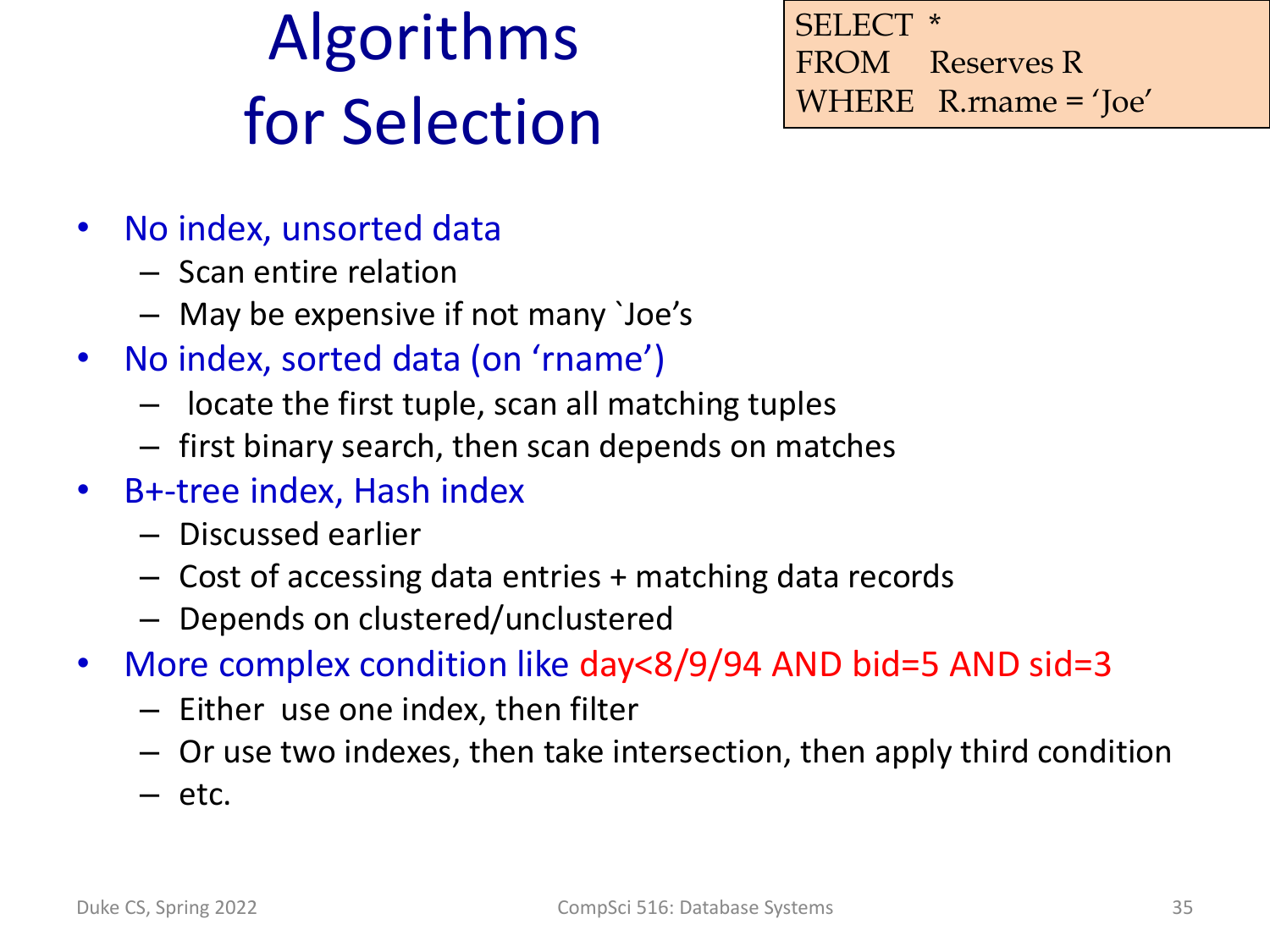# Algorithms for Projection

SELECT DISTINCT R.sid, R.bid FROM Reserves R

- Two parts
	- Remove fields: easy
	- Remove duplicates (if distinct is specified): expensive
- Sorting-based
	- Sort, then scan adjacent tuples to remove duplicates
	- Can eliminate unwanted attributes in the first pass of merge sort
- Hash-based
	- Exactly like hash join
	- Partition only one relation in the first pass
	- Remove duplicates in the second pass
- Sort vs Hash
	- Sorting handles skew better, returns results sorted
	- Hash table may not fit in memory sorting is more standard
- Index-only scan may work too
	- If all required attributes are part of index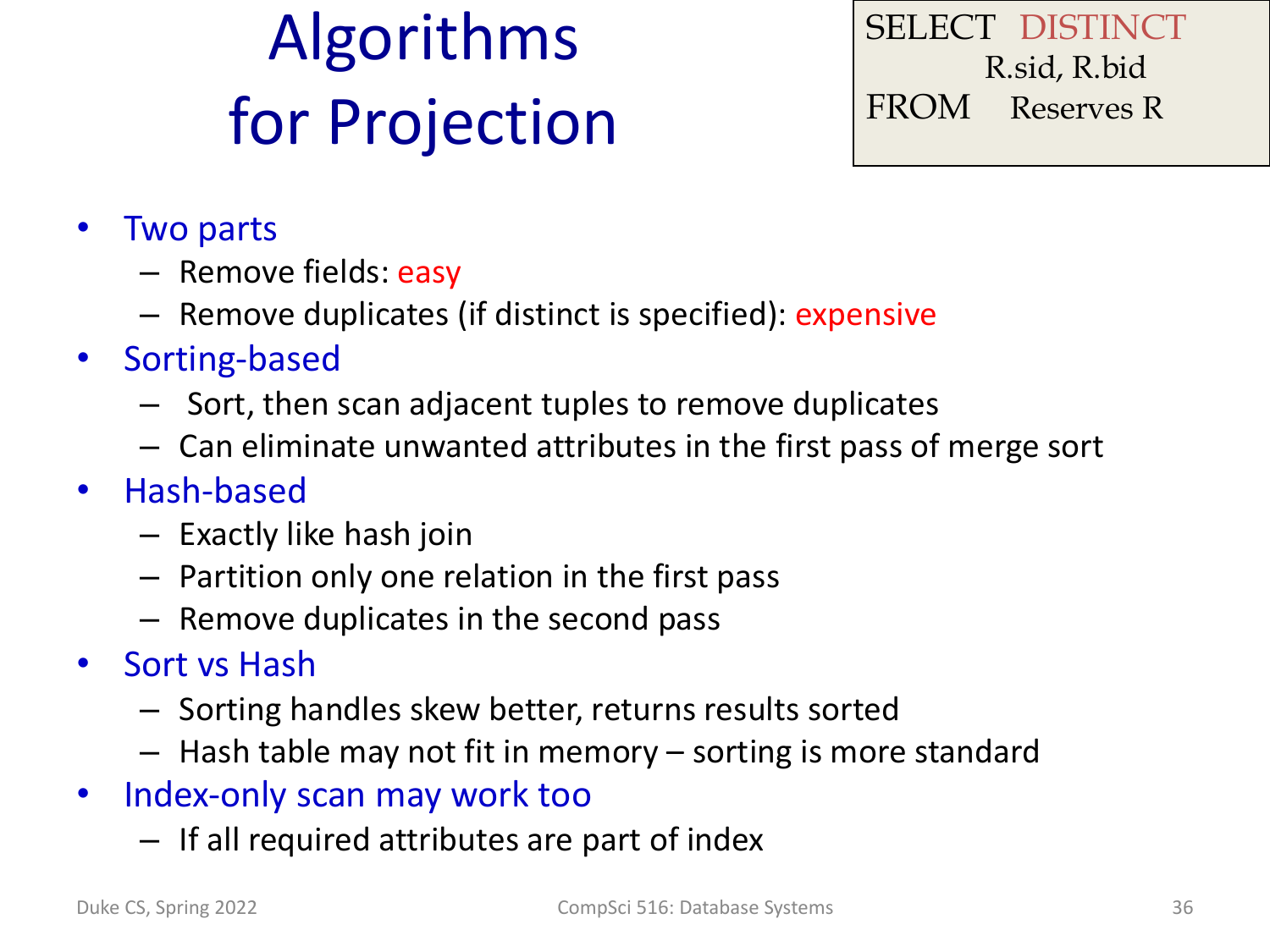# Algorithms for Set Operations

- Intersection, cross product are special cases of joins
- Union, Except
	- Sort-based
	- Hash-based
	- Very similar to joins and projection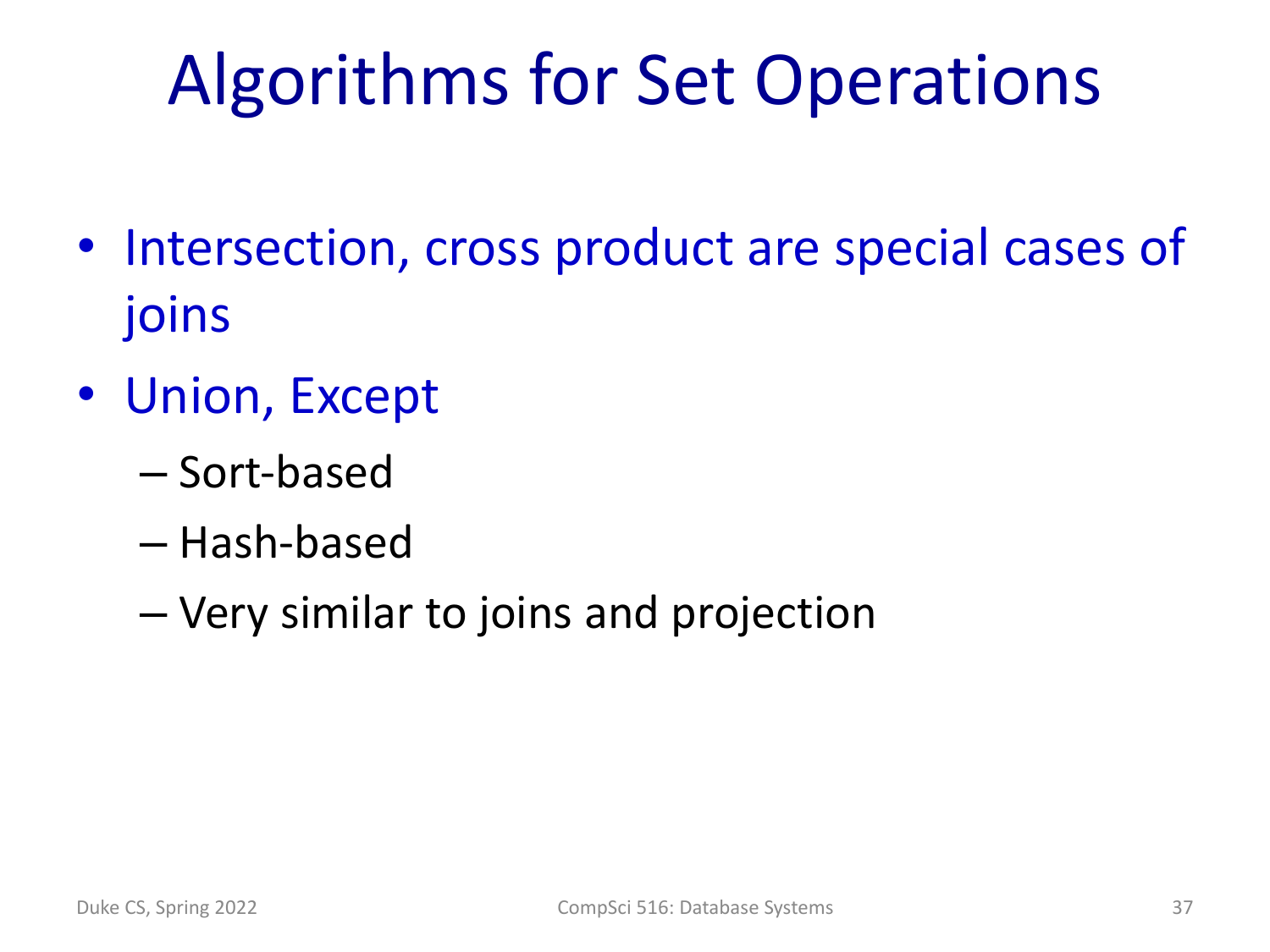# Algorithms for Aggregate Operations

- SUM, AVG, MIN etc.
	- again similar to previous approaches
- Without grouping:
	- In general, requires scanning the relation.
	- Given index whose search key includes all attributes in the SELECT or WHERE clauses, can do index-only scan
- With grouping:
	- Sort on group-by attributes
	- or, hash on group-by attributes
	- can combine sort/hash and aggregate
	- can do index-only scan here as well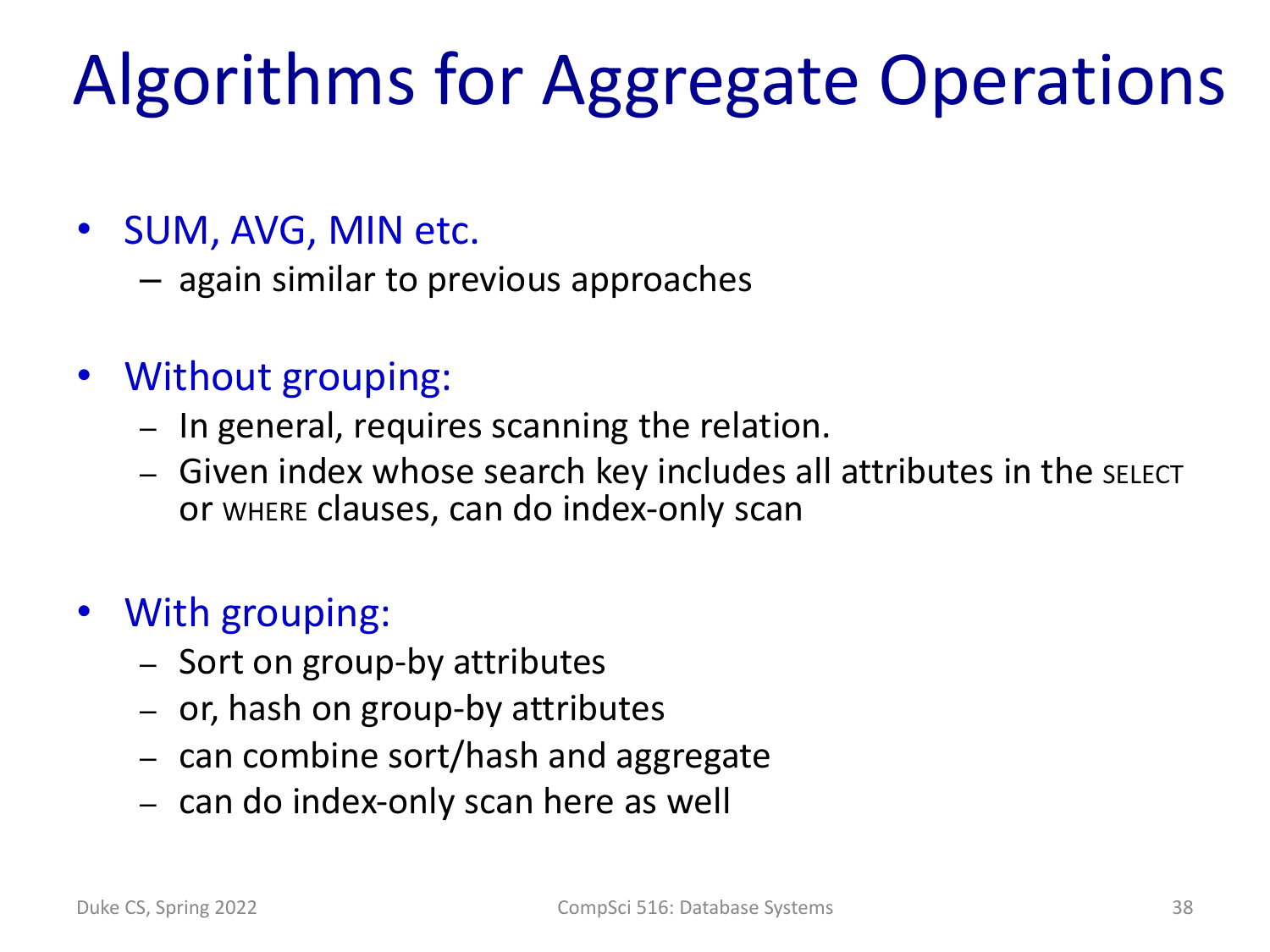#### Access Paths and Selectivity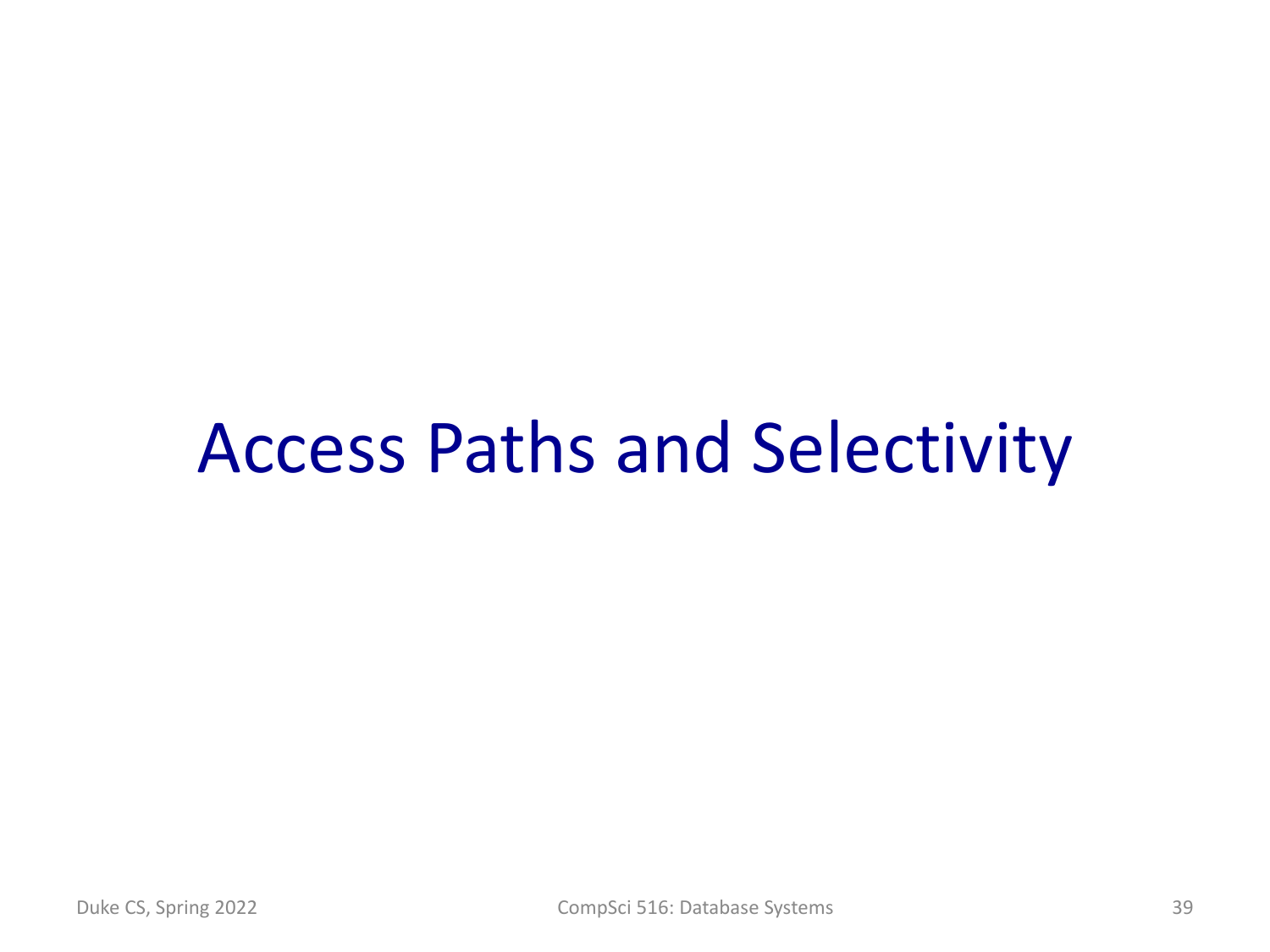# Index "matching" a search condition

Recall

- A tree index *matches* (a conjunction of) terms that involve only attributes in a *prefix* of the search key.
	- E.g., Tree index on <*a, b, c*> matches the selection
	- *a=5 AND b=3*,
	- and *a=5 AND b>6*,
	- $\cdot$  but not  $h=3$
	- A hash index *matches* (a conjunction of) terms that has a term *attribute = value* for every attribute in the search key of the index.
	- E.g., Hash index on <*a, b, c*> matches
	- *a=5 AND b=3 AND c=5*;
	- but it does not match *b=3,*
	- *or a=5 AND b=3,*
	- *or a>5 AND b=3 AND c=5*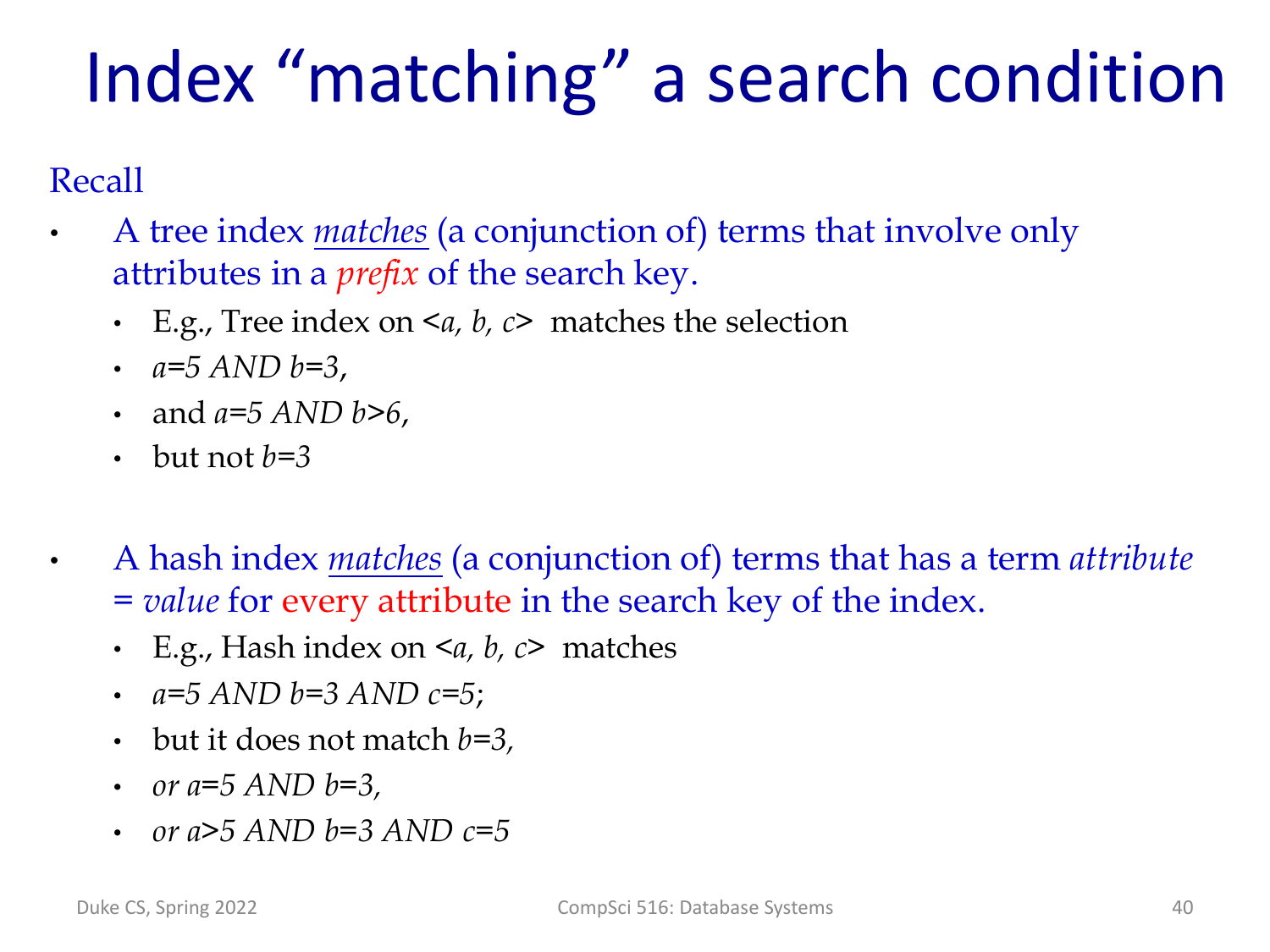### Access Paths

- A way of retrieving tuples from a table
- Consists of
	- a file scan, or
	- an index + a matching condition
- The access method contributes significantly to the cost of the operator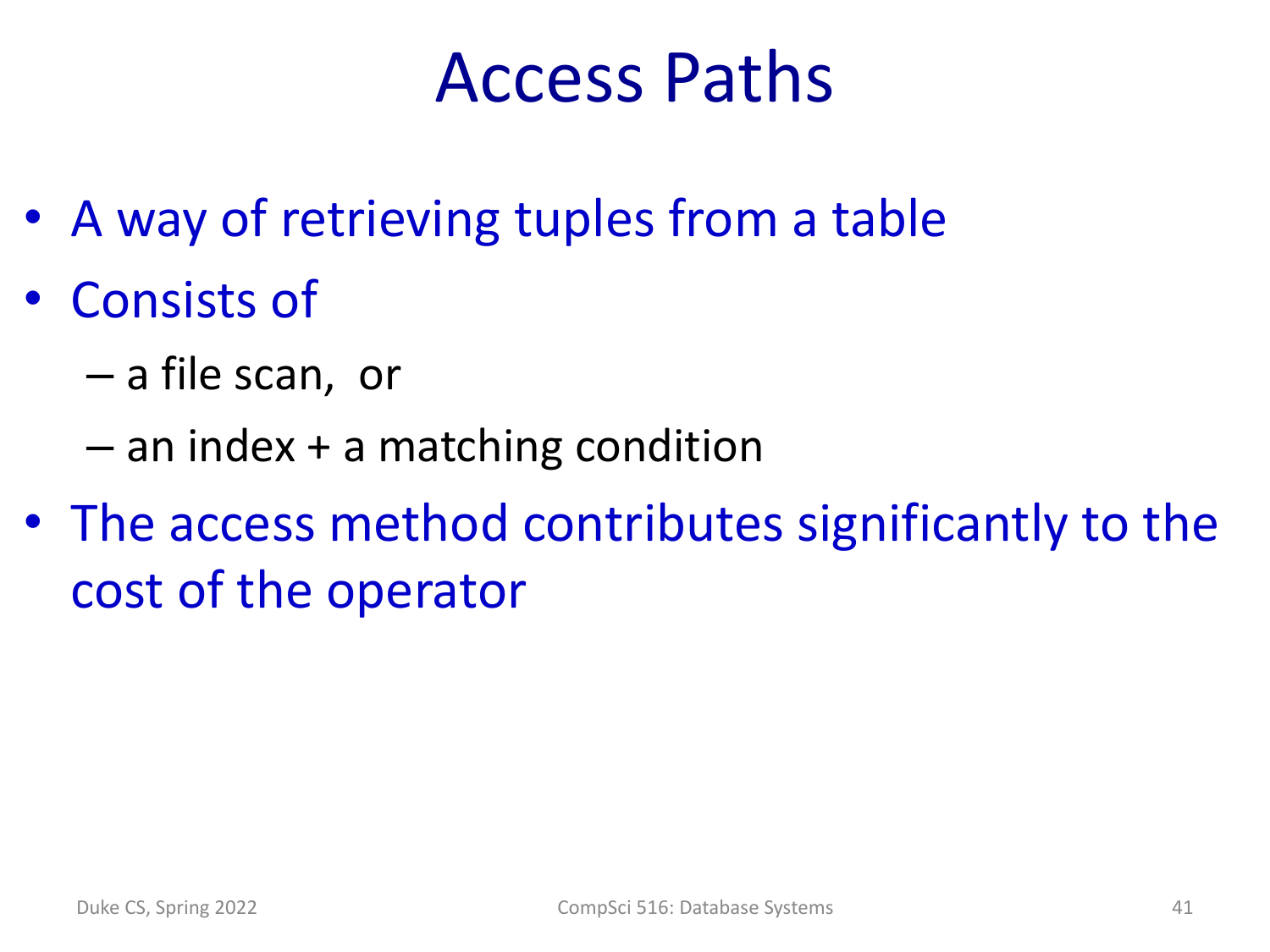### Access Paths: Selectivity

- Selectivity:
	- the number of pages retrieved for an access path
	- includes data pages + index pages
- Options for access paths:
	- scan file
	- use matching index
	- scan index

#### • "Most selective" access paths == requires "fewest" page I/Os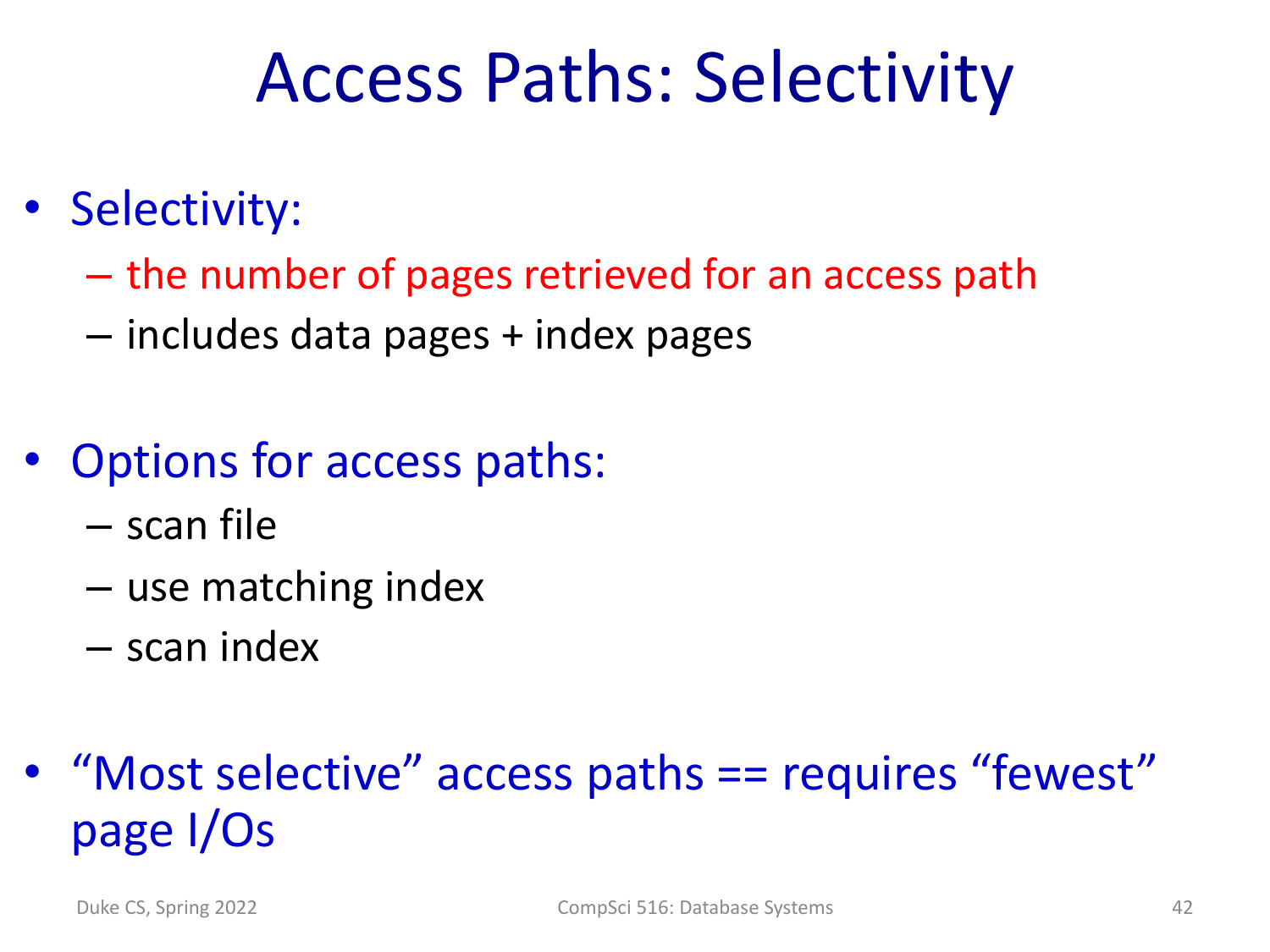# Selectivity : Example 1

- Hash index on sailors <rname, bid, sid>
- Selection condition (rname = 'Joe'  $\wedge$  bid = 5  $\wedge$  $sid = 3)$
- #of sailors pages = N
- #distinct keys = K
- Fraction of pages satisfying this condition = (approximately) N/K
- Assumes uniform distribution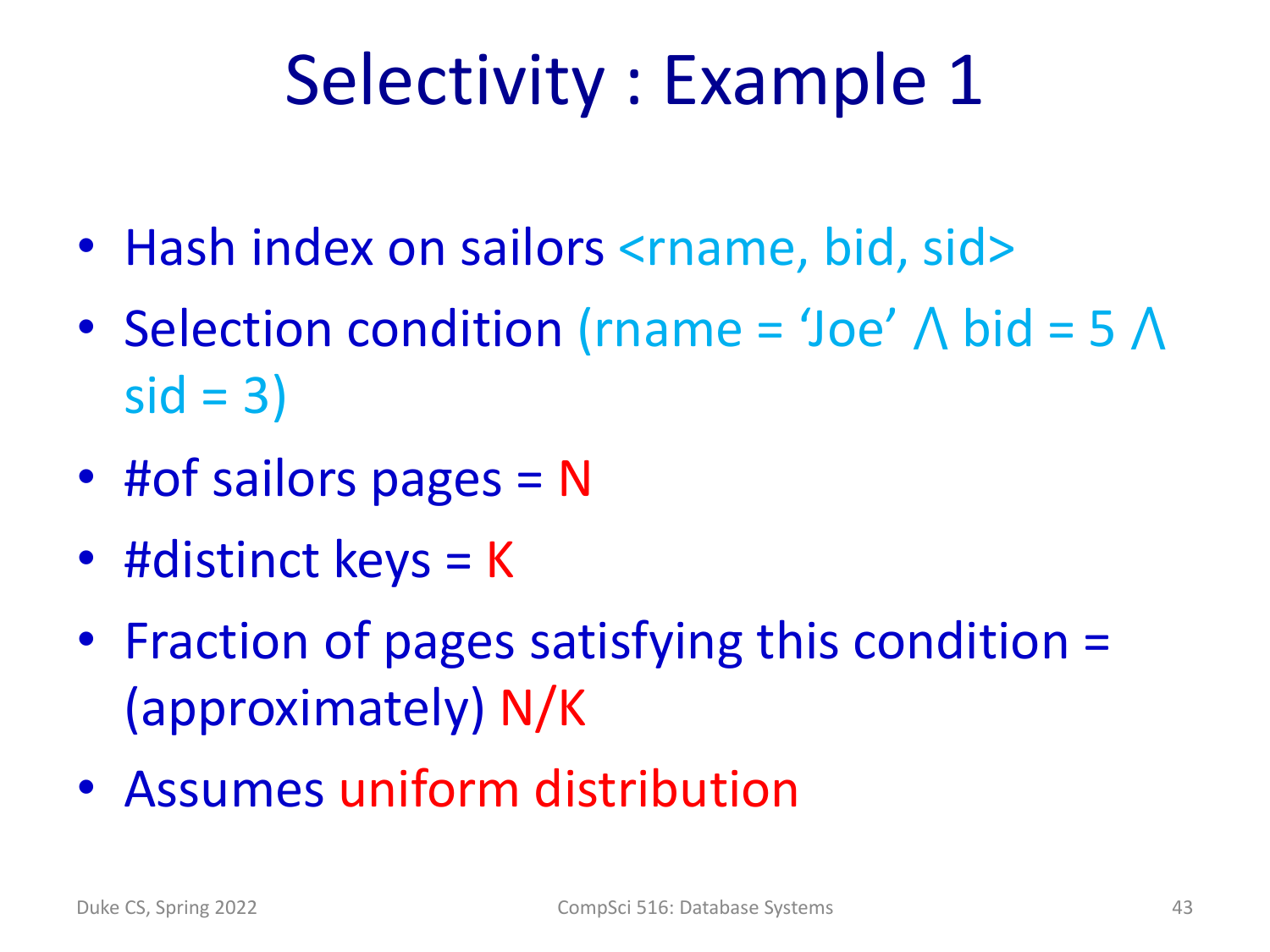# Selectivity : Example 2

- Hash index on sailors <bid, sid>
- Selection condition (bid =  $5 \land$  sid = 3)
- Suppose  $N_1$  distinct values of bid,  $N_2$  for sid
- Reduction factors
	- for (bid = 5) :  $1/N_1$
	- for (bid = 5  $\land$  sid = 3): 1/ (N<sub>1</sub>  $\times$  N<sub>2</sub>)
- Assumes independence
- Fraction of pages retrieved or I/O:
	- for clustered index =  $1/(N_1 \times N_2)$
	- $-$  for unclustered index  $= 1$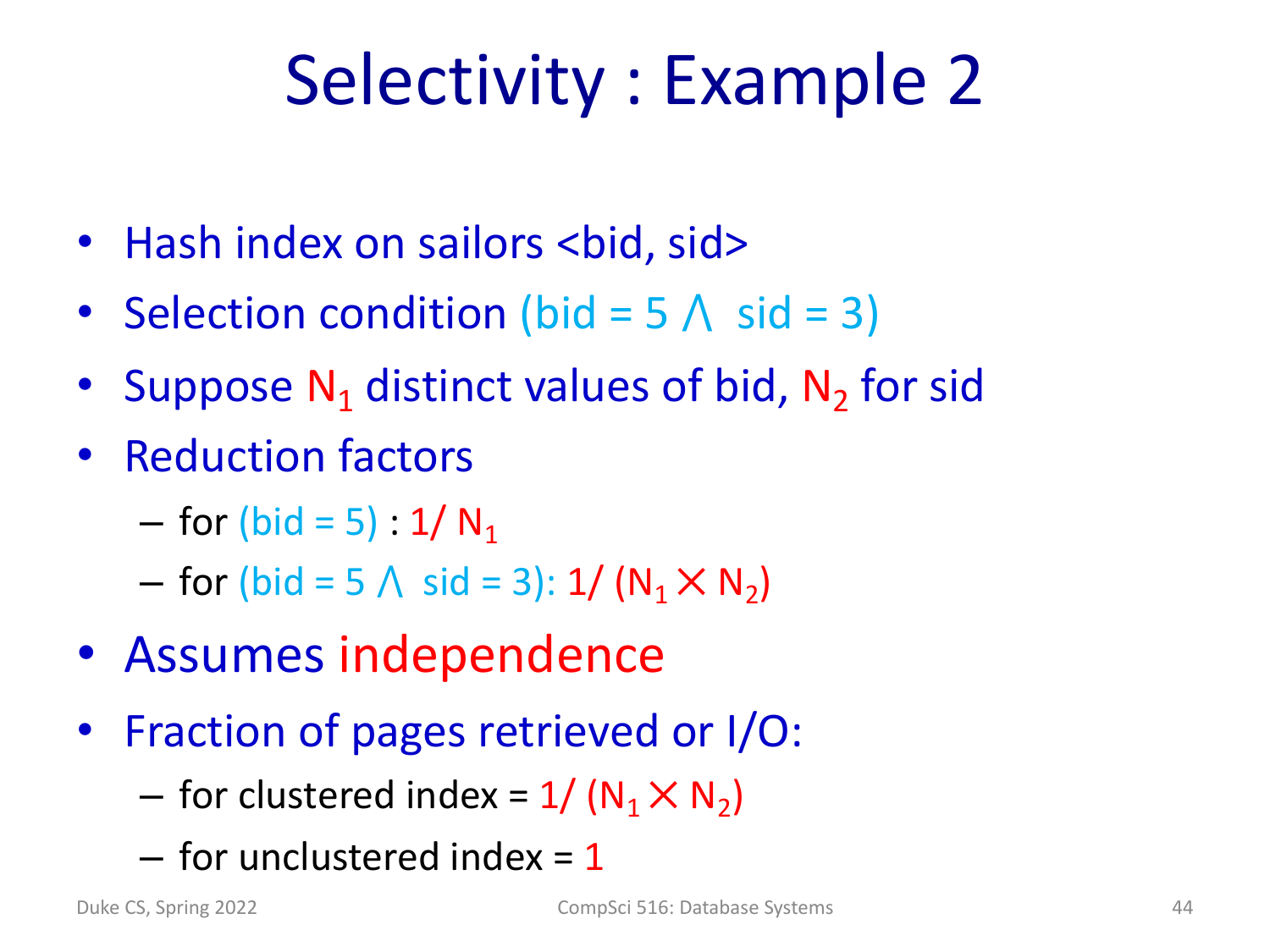# Selectivity : Example 3

- Tree index on sailors <bid>
- Selection condition (bid > 5)
- Lowest value of bid  $= 1$ , highest  $= 100$
- Reduction factor
	- $-$  (100 5)/(100 1)
	- assumes uniform distribution
- In general:
	- $-$  key  $>$  value : (High  $-$  value) / (High  $-$  Low)
	- key < value : (value Low) / (High Low)